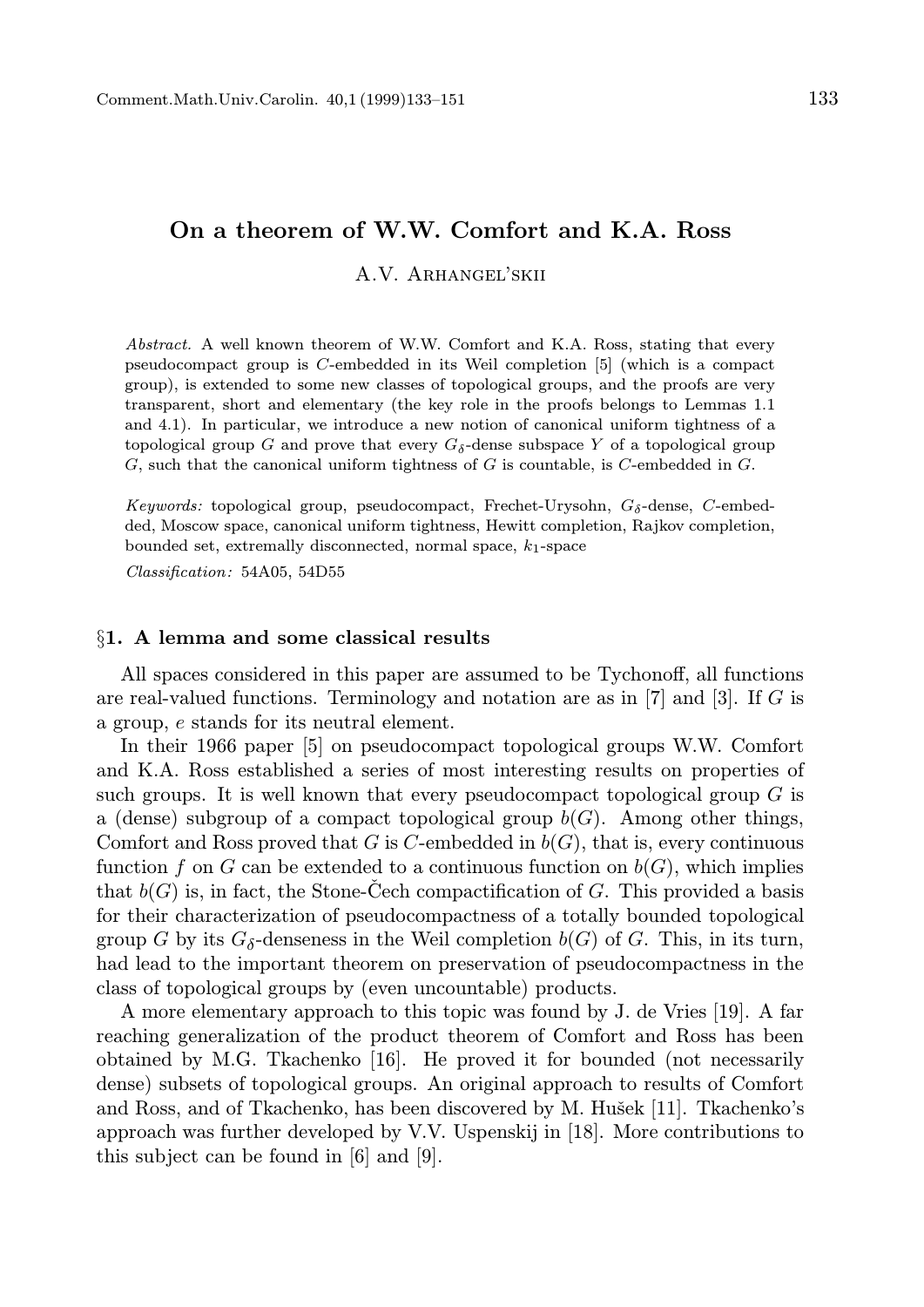In this section we exhibit a simple lemma, allowing us to give a very transparent proof of the above mentioned results of Comfort and Ross, and to extend some of them to certain new classes of spaces and topological groups. We also demonstrate that a few other well known results can be easily obtained under this approach.

Recall that a subspace Y of a space X is said to be  $C$ -embedded in X, if every continuous function on  $Y$  can be extended to a continuous function on  $X$ .

If A is a subset of a space X, and  $x \in X$ , we say that x is in the  $G_{\delta}$ -closure of A (and write  $x \in [A]^\omega$ ), if every  $G_\delta$ -subset of X containing x meets A. We say that A is  $G_{\delta}$ -dense in X, if  $x \in [A]^{\omega}$ , for each  $x \in X$ .

We also need the next elementary and well known **observation**  $(H)$  ([7]): Let Y be a dense subspace of a space X, and a a point of X such that every continuous function f on Y can be extended to a continuous function on  $Y \cup \{a\}$ . Then a belongs to the  $G_{\delta}$ -closure of Y in X.

An accumulation point of an (indexed) family  $\eta$  of subsets of a space X is a point  $a \in X$  such that  $\eta$  is not locally finite at a. The set of all accumulation points of a family  $\eta$  will be denoted  $H_{\eta}$ .

**Lemma 1.1.** Let  $\{V_n : n \in \omega\}$  be a sequence of open neighbourhoods of the neutral element e of a topological group G, and  $\{a_n : n \in \omega\}$  a sequence of points in G such that the following conditions are satisfied, for each  $n \in \omega$ .

- (1)  $a_{n+1} \in V_n$ ;
- (2)  $V_{n+1}^2 \subset V_n$ ;

$$
(3) V_n = V_n^{-1}.
$$

Let  $P = \bigcap \{V_n : n \in \omega\}$ , and assume that the set  $H_n$  of accumulation points of the family  $\eta = \{a_nV_{n+1} : n \in \omega\}$  in G is not empty. Then  $H_\eta \subset P$  $\overline{\cup \{a_nV_n : n \in \omega\}}$ .

PROOF: Clearly,

$$
H_{\eta}P \subset \overline{\cup \{a_n V_{n+1} : n \in \omega\}} P \subset \overline{\cup \{a_n V_{n+1} P : n \in \omega\}} \subset \overline{\cup \{a_n V_n : n \in \omega\}}.
$$

Thus,

$$
H_{\eta}P \subset \overline{\cup \{a_n V_n : n \in \omega\}}.
$$

Obviously, P is a subgroup of G. Conditions (2) and (3) imply that  $\bar{V}_{n+1} \subset V_n$ and  $\cap {\overline{V_n}} : n \in \omega$  =  $\cap {\overline{V_n}} : n \in \omega$  = P. Therefore, P is a closed subgroup of G.

From  $a_{n+1} \in V_n$  we have:  $a_n V_{n+1} \subset V_{n-1} V_{n+1} \subset V_{n-1}^2 \subset V_{n-2}$ , for  $n \ge 2$ . Hence,

$$
H_{\eta} \subset \overline{\cup \{a_n V_{n+1} : n \in \omega, n \ge k+1\}} \subset V_{k-1},
$$

for each positive  $k \in \omega$ . It follows that  $H_{\eta} \subset P$ .

Now, since P is a subgroup of G, and  $H_{\eta}$  is not empty, it follows that  $H_{\eta}P = P$ . Therefore,  $P \subset \overline{\cup \{a_n V_n : n \in \omega\}}$ . Our key lemma is proved.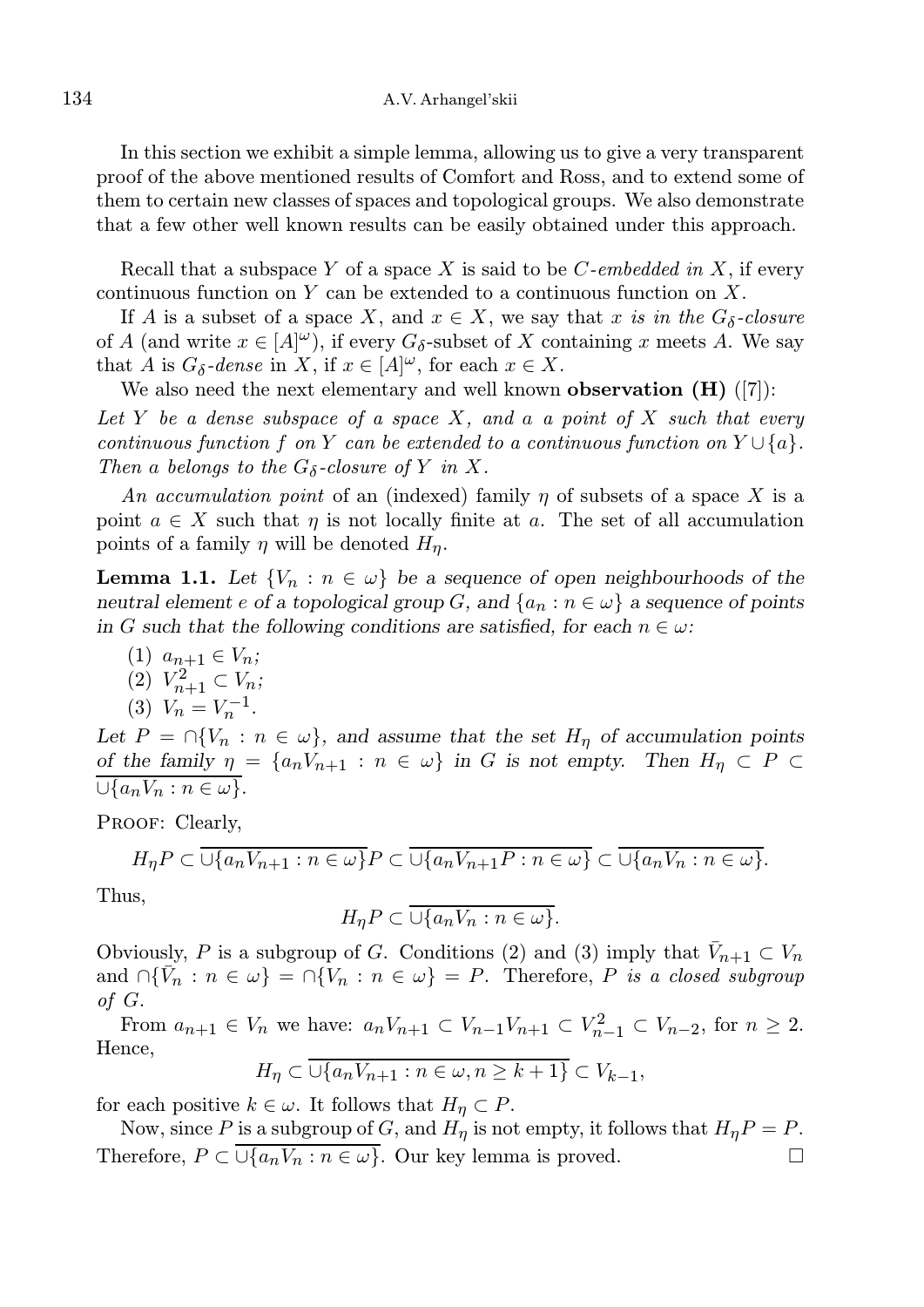The next result is a very particular case of Theorem 3.1, and its proof is only slightly simpler than that of Theorem 3.1. However, to formulate it, we do not have to introduce new notions; since the reader may be willing to restrict himself to this special case, which covers the classical one, we provide a separate proof of it.

**Proposition 1.2.** Let G be a pseudocompact topological group, and Y a dense subspace of G such that e belongs to the  $G_{\delta}$ -closure of Y. Then every continuous function f on Y can be extended to a continuous function  $f^*$  on  $Y \cup \{e\}$ .

PROOF: Since e is in the  $G_{\delta}$ -closure of Y, there exists  $k \in \omega$  such that e belongs to the closure of the set  $\{y \in Y : |f(y)| \leq k\}$ . Assume now that f cannot be extended to  $Y \cup \{e\}$ . Then, without loss of generality, we may assume that e belongs to the closure of each of the following subsets of Y:  $A = \{y \in Y : f(y) > 1\}$  and  $B = \{y \in Y : f(y) < 0\}.$  Now, let us define a sequence  $\{V_n : n \in \omega\}$  of open neighbourhoods of e, and sequences  $\{a_n : n \in \omega\}$  and  $\{b_n : n \in \omega\}$  of points in A and B, respectively, in the following way.

Choose  $a_0$  to be any point of A,  $b_0$  to be any point of B, and let  $V_0$  be a symmetric open neighbourhood of e such that  $f(y) > 1$ , for each  $y \in (a_0V_0) \cap Y$ , and  $f(y) < 0$ , for each  $y \in (b_0 V_0) \cap Y$ .

Assume now that an open neighbourhood  $V_k$  of e is already defined, for some  $k \in \omega$ . Then let  $a_{k+1}$  be any point of  $A \cap V_k$ ,  $b_{k+1}$  any point of  $B \cap V_k$ , and  $V_{k+1}$ any symmetric open neighbourhood of  $e$  such that the following three conditions are satisfied:  $V_{k+1}^2 \subset V_k$ ,  $f(y) > 1$ , for each  $y \in (a_{k+1}V_{k+1}) \cap Y$ , and  $f(y) < 0$ , for each  $y \in (b_{k+1}V_{k+1}) \cap Y$ . Obviously, this is possible. The construction of the sequences is complete.

Since G is pseudocompact, the indexed family  $\eta = \{a_n V_{n+1} \cap Y : n \in \omega\}$  is not locally finite in G, that is,  $\eta$  accumulates at some point of G. It follows that all conditions of Lemma 1.1 are satisfied. Therefore, for the set  $P = \bigcap \{V_n : n \in \omega\}$ we have:  $P \subset \overline{\cup \{a_n V_n : n \in \omega\}}$ . For the same reasons,  $P \subset \overline{\cup \{b_n V_n : n \in \omega\}}$ .

Since  $e \in P$ , and P is a  $G_{\delta}$ -set in  $G$ , we have:  $P \cap Y \neq \emptyset$ . Take any  $a \in P \cap Y$ . Then  $a \in \overline{\cup \{a_n V_n : n \in \omega\}}$ , and  $a \in \overline{\cup \{b_n V_n : n \in \omega\}}$ .

Since Y is dense in  $G$ ,  $(a_nV_n) \cap Y$  is dense in  $a_nV_n$  and  $(b_nV_n) \cap Y$  is dense in  $b_nV_n$ . Therefore,  $a \in \overline{\cup \{(a_nV_n) \cap Y : n \in \omega\}}$  and  $a \in \overline{\cup \{(b_nV_n) \cap Y : n \in \omega\}}$ .

Notice, that  $f(y) > 1$ , for each  $y \in (a_n V_n) \cap Y$ , and  $f(y) < 0$ , for each  $y \in (b_n V_n) \cap Y$ , by the construction.

Since  $a$  is in  $Y$ , the function  $f$  is defined and continuous at  $a$ . It follows that  $f(a) \leq 0$  and  $f(a) \geq 1$ , a contradiction. Proposition 1.2 is proved.

From Proposition 1.2 we immediately get the next result:

**Theorem 1.3.** Let  $G$  be a pseudocompact topological group, and  $Y$  a dense subspace of G. Then Y is C-embedded in the  $G_{\delta}$ -closure of Y in G.

It is well known, and easy to see, that if  $G$  is any compact space (not necessarily a topological group), and Y a dense subspace of  $G$ , then the  $G_{\delta}$ -closure Z of Y in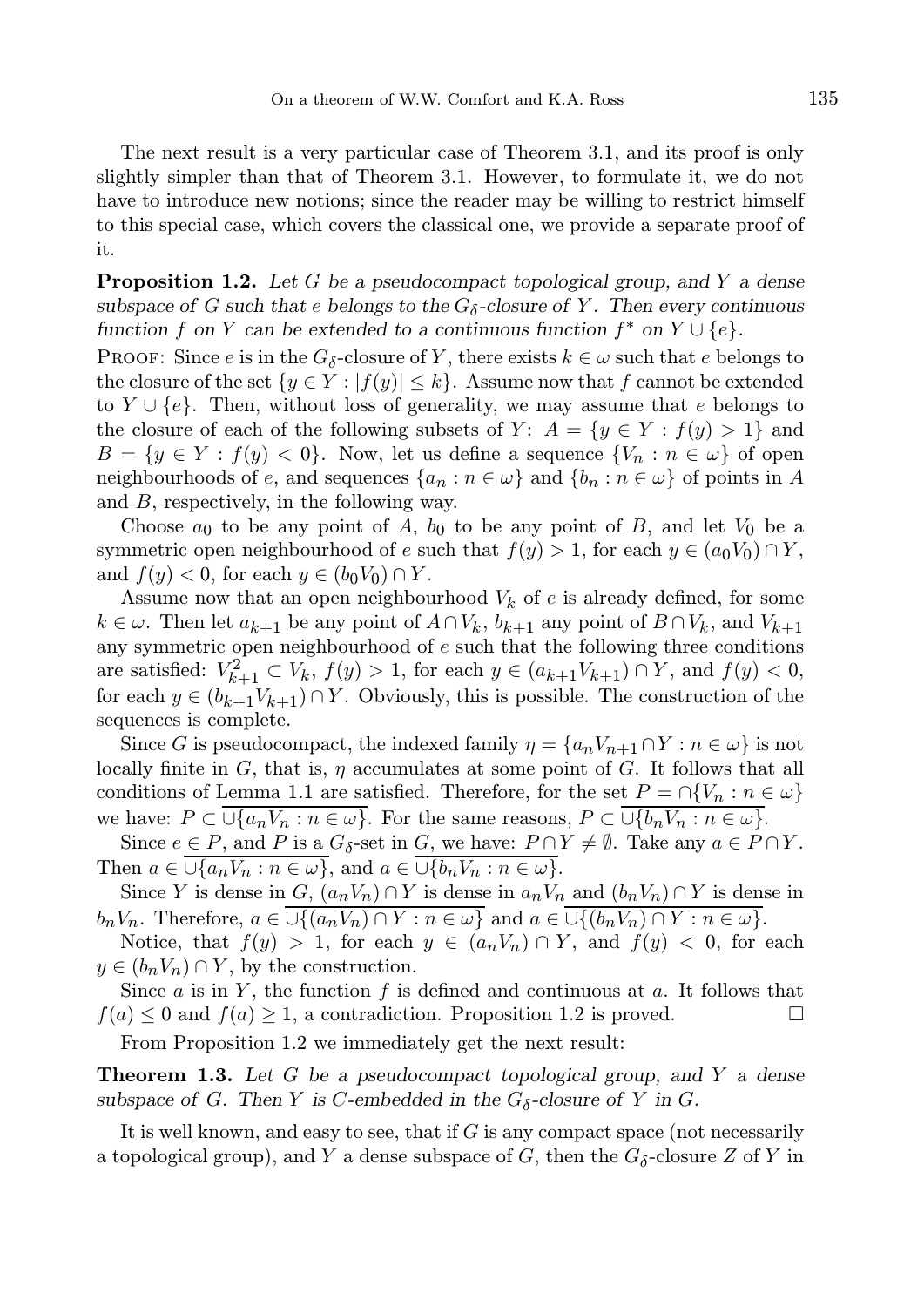G is Hewitt complete (that is, realcompact (see [7])). Therefore, from Theorem 1.3 we get:

**Theorem 1.4** ([15]). Let G be a compact topological group, and Y a dense subspace of G. Then the  $G_{\delta}$ -closure of Y in G is the Hewitt completion of the space Y.

**Corollary 1.5.** Let G be a topological group, and Y a dense subspace of  $G$ . Then the next three conditions are equivalent:

- (a) Y is  $G_{\delta}$ -dense in G, and G is pseudocompact;
- (b)  $Y$  is  $C$ -embedded in  $G$ , and  $G$  is pseudocompact;
- (c) Y is pseudocompact.

PROOF: By Proposition 1.2, (a) implies (b). Obviously, (b) implies (c). Finally, if Y is pseudocompact, then G is pseudocompact, since Y is dense in  $G$ , and Y is  $G_{\delta}$ -dense in G (this is easy to see and well known, [7]). Thus, (c) implies (a).  $\Box$ 

Remark. Corollary 1.5, slightly generalizing one of the main results of Comfort and Ross in [5], should be qualified as essentially known, since it easily follows from Corollary 11 in [9].

Recall that a topological group is totally bounded, if it is a subgroup of a compact group. The next question was posed by V.G. Pestov and M.G. Tkachenko (see  $[10]$  for related results): let G be a topological group. Is it always possible to extend the operations in G to continuous operations on the Hewitt completion  $\nu G$  (or on the Diedonne completion  $\mu G$ ) of the space G so that  $\nu G$  (respectively,  $\mu$ G) becomes a topological group? The next result in this direction is known and easily follows from Theorem 1.4. For more general results see [10].

**Corollary 1.6** ([15]). Let G be a totally bounded topological group. Then the Hewitt completion  $\nu G$  of G has a natural structure of a topological group, with continuous multiplication and inverse extending multiplication and inverse operations in G.

PROOF: Take a compact topological group  $bG$ , containing G as a subgroup. We may assume that G is dense in  $bG$ . By Theorem 1.4, the  $G_{\delta}$ -closure Z of G in bG is the Hewitt completion of G, that is,  $Z = \nu G$ . It is also clear, that Z is a topological group.  $\square$ 

**Corollary 1.7** ([5]). Every continuous function f on a pseudocompact topological group G is uniformly continuous.

PROOF: Indeed, by Corollary 1.5,  $f$  can be extended to a continuous function on the compact group  $b(G)$ , containing G as a dense subgroup. And every continuous function on a compact group is obviously uniformly continuous  $([13])$ .

**Corollary 1.8** ([5]). Every pseudocompact group G is R-factorizable in the sense of M. Tkachenko [15], that is, for every continuous function f on  $G$  there exists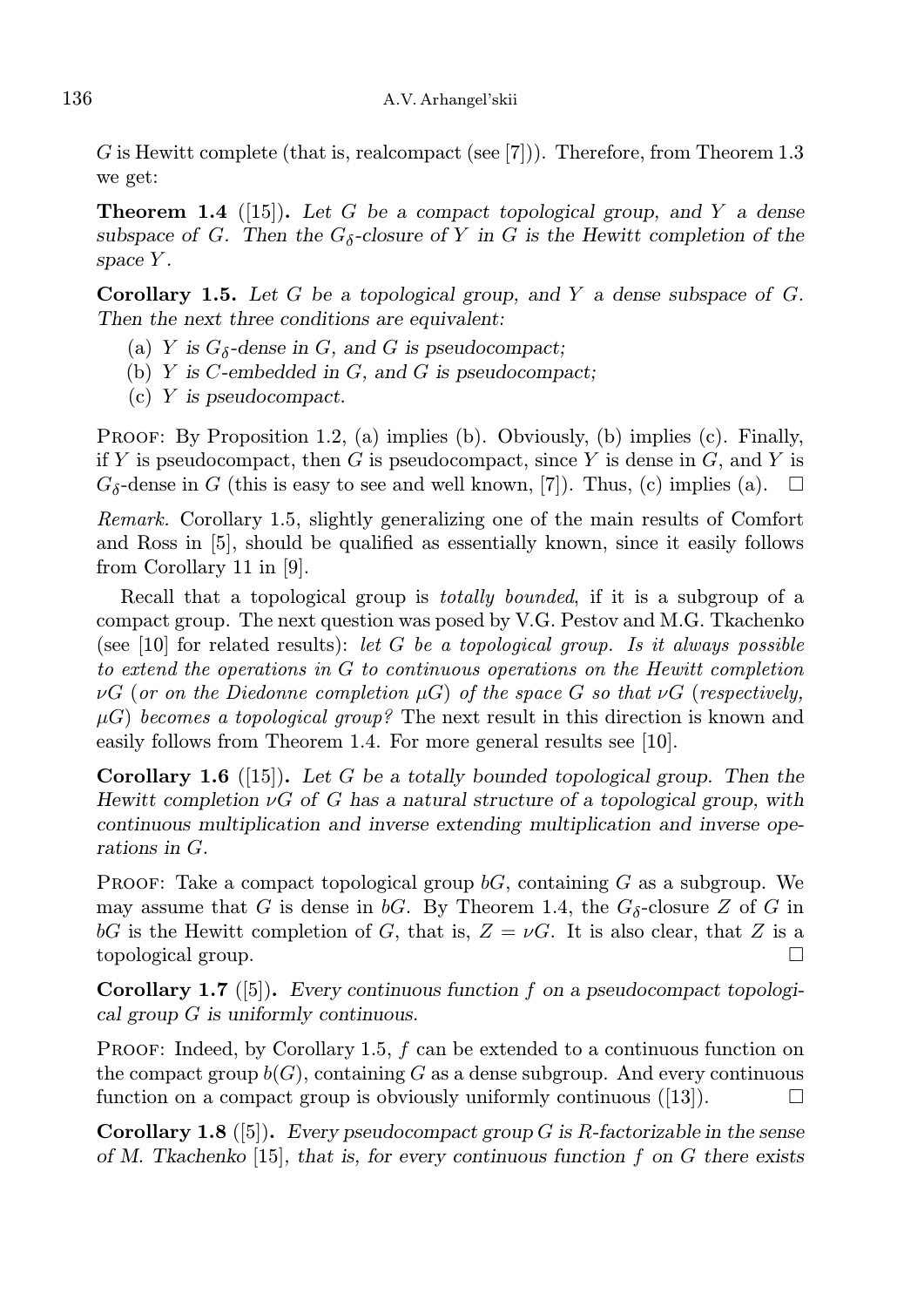a continuous homomorphism  $\phi$  of G onto a compact metrizable group H, and a continuous function h on H such that  $f = h \circ \phi$ .

**PROOF:** Again by Corollary 1.5, the last assertion reduces to the case when  $G$  is compact. In this case the proof is straightforward.

Let us call a space Y a groupy space, if there exists a topological group  $G$  such that  $Y$  is homeomorphic to a dense subspace of  $G$ .

Corollary 1.9. The topological product of any family of pseudocompact groupy spaces  $Y_{\alpha}$  is pseudocompact.

Proof: Every pseudocompact groupy space is homeomorphic to a dense subspace of a compact topological group. It remains to refer to the fact that the product of any family of compact topological groups is a compact topological group, and to apply Corollary 1.5 (the  $G_{\delta}$ -characterization of pseudocompactness for dense subspaces of topological groups, which is obviously productive).  $\Box$ 

Corollary 1.9 also follows from the next result of A.C. Chigogidze  $[4]$ : the product of every family of pseudocompact  $\kappa$ -metrizable spaces is pseudocompact. But under his approach to Corollary 1.9 we need to know that all compact groups are  $\kappa$ -metrizable, as well as some other facts about  $\kappa$ -metrizability. Our approach is both more elementary and shorter.

#### §2. Pointwise pseudocompact topological groups and spaces

A point  $a$  of a space  $X$  will be called  $a$  pseudocompactness point of  $X$ , if there exists a sequence  $\{U_n : n \in \omega\}$  of open neighbourhoods of a, satisfying the condition: for every sequence  ${V_n : n \in \omega}$  of non-empty open sets such that  $V_n \subset U_n$  for each  $n \in \omega$ , there exists a point of accumulation in X.

A space  $X$  is said to be *pointwise pseudocompact*, if each point of  $X$  is a pseudocompactness point. Recall that a space  $X$  is said to be of *point-countable* type, if for each  $x \in X$  there exists a compact subset  $F \subset X$  with a countable neighbourhood base in  $X$  ([3], [7]). All Cech-complete spaces, and, more generally, all  $p$ -spaces  $([3])$  are of point-countable type  $([3], [7])$ . Note that a topological group G is a p-space if and only if the space G is of point-countable type (see [14]).

According to E. Michael (see [12]), a point x of a space X is said to be a q-point, if there exists a sequence  $\{U_n : n \in \omega\}$  of open neighbourhoods of x satisfying the following condition:

(q) for every sequence  $\{x_n : n \in \omega\}$  of points in X such that  $x_n \in U_n$  for each  $n \in \omega$ , there exists a point of accumulation in X.

A space is called  $a \, q$ -space if all its points are  $q$ -points. Obviously, we have:

Proposition 2.1. Every *q*-space is pointwise pseudocompact.

Since each space X of point-countable type is a q-space  $(12)$ , all spaces of point-countable type are pointwise pseudocompact.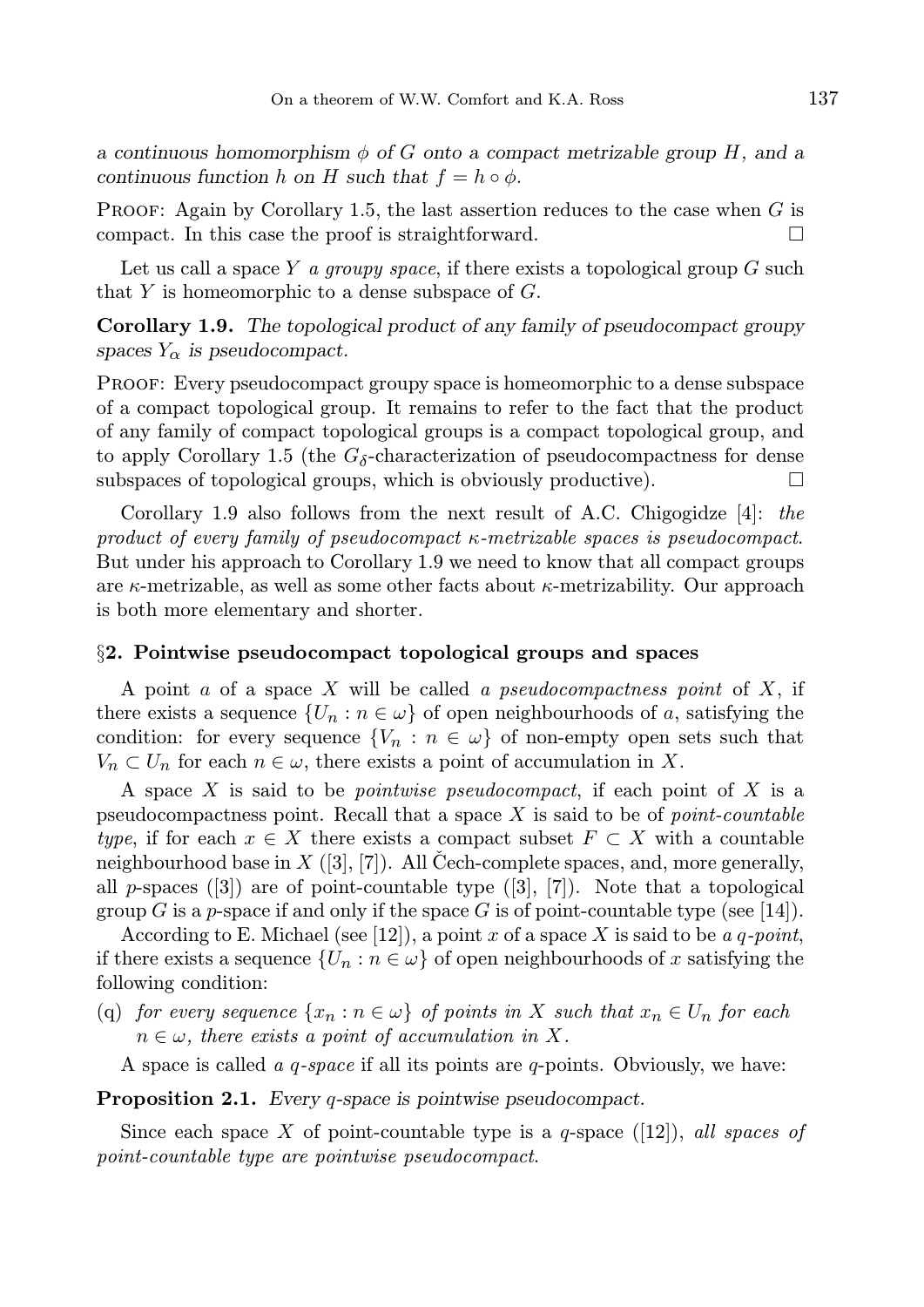Now we can formulate a much more general version of Proposition 1.2, with almost the same proof. We omit the proof, since this result is essentially covered by Theorem 3.3.

**Proposition 2.2.** Let G be a topological group, Y a dense subspace of G, and  $p$  a pseudocompactness point of  $G$ . Then the next two conditions are equivalent:

- (1) *p* belongs to the  $G_{\delta}$ -closure of *Y*;
- (2) Y is C-embedded in  $Y \cup \{p\}.$

The next result is a straightforward corollary of Proposition 2.2.

**Theorem 2.3.** Let G be a pointwise pseudocompact topological group, and Y a dense subspace of G. Then Y is C-embedded in the  $G_{\delta}$ -closure of Y in G, and therefore the next two conditions are equivalent:

- (a) Y is  $G_{\delta}$ -dense in G;
- (b) Y is  $C$ -embedded in  $G$ .

**Corollary 2.4.** Let G be a topological group which is a p-space (in particular, this is so if G is Cech complete), and Y a dense subspace of G. Then Y is  $C$ embedded in the  $G_{\delta}$ -closure of Y in G. Therefore, under the above assumptions, Y is C-embedded in G if and only if Y is  $G_{\delta}$ -dense in G.

**PROOF:** In view of Theorem 2.3, it suffices to notice that every  $p$ -space is of point-countable type, and every space of point-countable type is pointwise pseudocompact.

Corollary 2.5. Let  $G_i$  be a topological group, which is a p-space, and  $Y_i$  a C-embedded dense subspace of  $G_i$ , for each  $i \in \omega$ . Then the product space  $Y = \Pi\{Y_i : i \in \omega\}$  is C-embedded in the product space  $G = \Pi\{G_i : i \in \omega\}.$ 

PROOF: Indeed, by Corollary 2.4,  $Y_i$  is  $G_\delta$ -dense in  $G_i$ , for  $i \in \omega$ . It follows that Y is  $G_{\delta}$ -dense in G. Obviously, G is a topological group which is a p-space, since the product of any countable family of p-spaces is a p-space  $([3])$ . It remains to apply Corollary 2.4.

Corollary 2.5 is closely related to the classical results of I. Glicksberg in [8] (and, of course, to the corresponding result on pseudocompact groups in [5]).

Some further applications of our results can be based on the next two obvious assertions:

**Proposition 2.6.** If Y is a dense subspace of a space X, and y is a pseudocompactness point of Y, then y is also a pseudocompactness point of  $X$ .

**Proposition 2.7.** If a topologically homogeneous space  $X$  contains a dense pointwise pseudocompact subspace  $Y$ , then  $X$  is also pointwise pseudocompact.

 $\Box$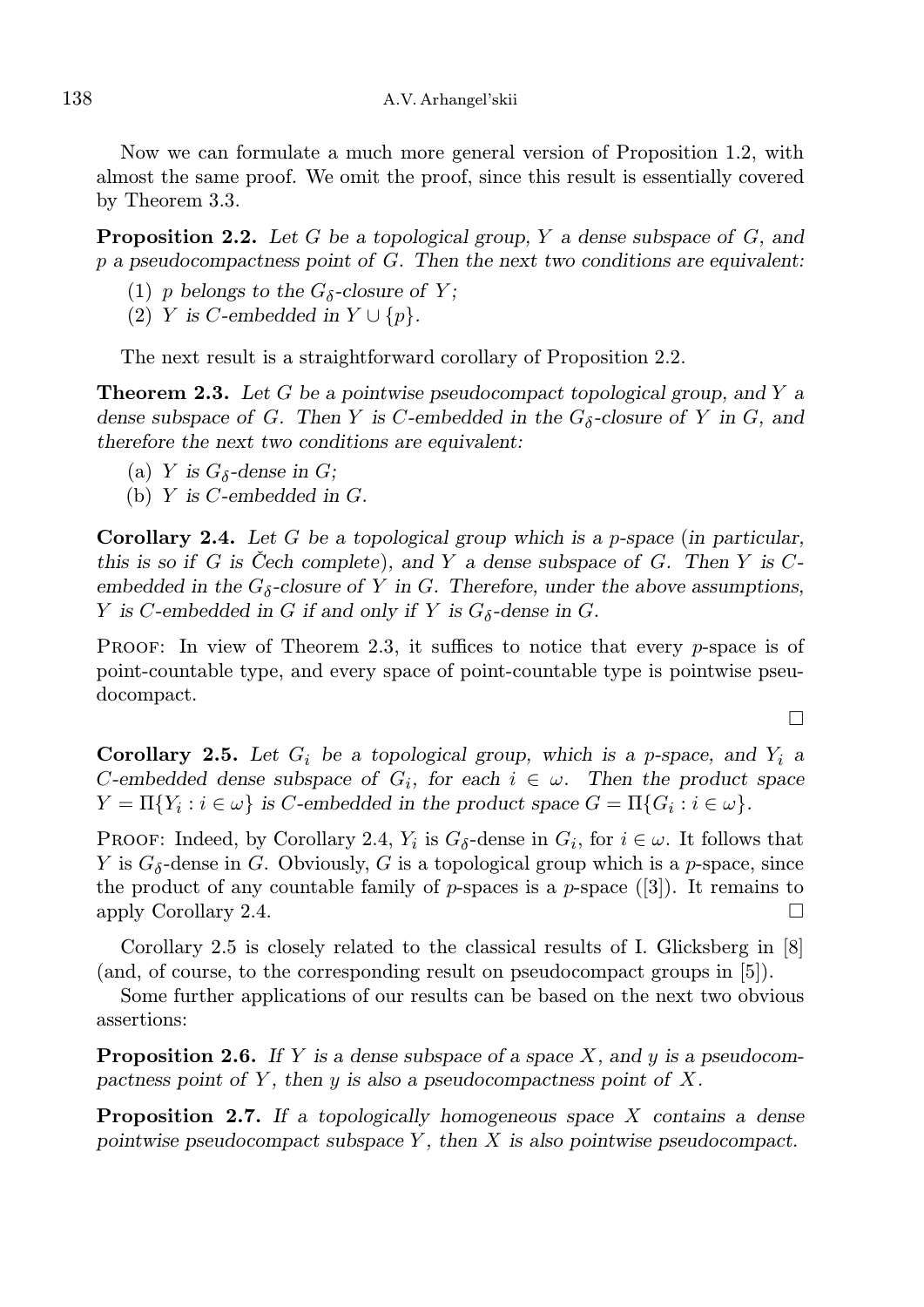**Corollary 2.8.** If a topological group G contains a dense pointwise pseudocompact subspace  $Y$ , then  $G$  is pointwise pseudocompact.

Every topological group can be represented as a dense subgroup of its Rajkov completion  $G^*$ , which is a topological group complete with respect to the twosided uniformity  $([14])$ . By Corollary 2.8, we have:

**Corollary 2.9.** If G is a pointwise pseudocompact topological group, then its  $R$ ajkov completion  $G^*$  is also a pointwise pseudocompact topological group.

**Theorem 2.10.** For each pointwise pseudocompact topological group  $G$  the operations on G can be continuously extended to the Diedonne completion  $\mu G$  of G, turning it into a topological group.

**PROOF:** The Rajkov completion  $G^*$  of G is a pointwise pseudocompact topological group, by Corollary 2.9. Let Z be the  $G_{\delta}$ -closure of G in  $G^*$ . By Theorem 2.3, G is C-embedded in Z. Now the argument runs in a standard way (see [15], [10], [18]). We present it for the sake of completeness.

Clearly, Z is a subgroup of  $G^*$ . The space  $G^*$  is Rajkov complete; therefore,  $G^*$  is Diedonne complete. Since every point of  $G^* \setminus Z$  can be separated from Z by a  $G_{\delta}$ -set, it follows that the space Z is Diedonne complete. Let M be the smallest Diedonne complete subspace of Z such that  $G \subset M$  (such subspace M exists since the intersection of any family of Diedonne complete subspaces of Z is a Diedonne complete space). Since G is C-embedded in  $M$ , it follows that the space  $M$  is the Diedonne completion of the space  $G$ .

It remains to show that M is a subgroup of the group Z. First,  $M \subset M^{-1}$ , since  $G \subset M^{-1} \subset Z$  and  $M^{-1}$  is homeomorphic to M and, therefore, Diedonne complete. It follows that  $M = M^{-1}$ .

For every  $a \in G$  we have:  $G \subset aG \subset aM \subset aZ = Z$  which implies that  $M \subset aM$ , since aM is homeomorphic to M and, hence, Diedonne complete. Therefore,  $M \subset a^{-1}M$  and  $aM \subset aa^{-1}M = M$ . Now take any  $b \in M$ . Then  $G \subset Mb$ . Indeed, take any  $a \in G$ . Then, as we just proved,  $ab^{-1} \in M$ , that is,  $ab^{-1} = c$ , for some  $c \in M$ . It follows that  $a = cb \in Mb$ . Obviously,  $Mb \subset Z$  and  $Mb$  is homeomorphic to  $M$ . Therefore,  $Mb$  is Diedonne complete, which implies that  $M \subset Mb$ . Therefore,  $M \subset Mb^{-1}$  and  $Mb \subset Mb^{-1}b = M$ , for each  $b \in M$ . Now it is clear that  $M$  is closed under multiplication. Hence,  $M$  is a subgroup of  $Z$ .

Recall that a subset  $K$  of a space  $X$  is said to be *bounded in*  $X$  (or just bounded), if every continuous function on X is bounded on K. A space X is said to be locally bounded, if it can be covered by open bounded subsets.

The next two corollaries of Theorem 2.3 slightly generalize some results in [6]. Observe, that obviously every locally bounded space is pointwise pseudocompact.

**Corollary 2.11.** Let G be a topological group, and Y a  $G_{\delta}$ -dense subspace of G. Then the next three conditions are equivalent:

(a) G is locally bounded;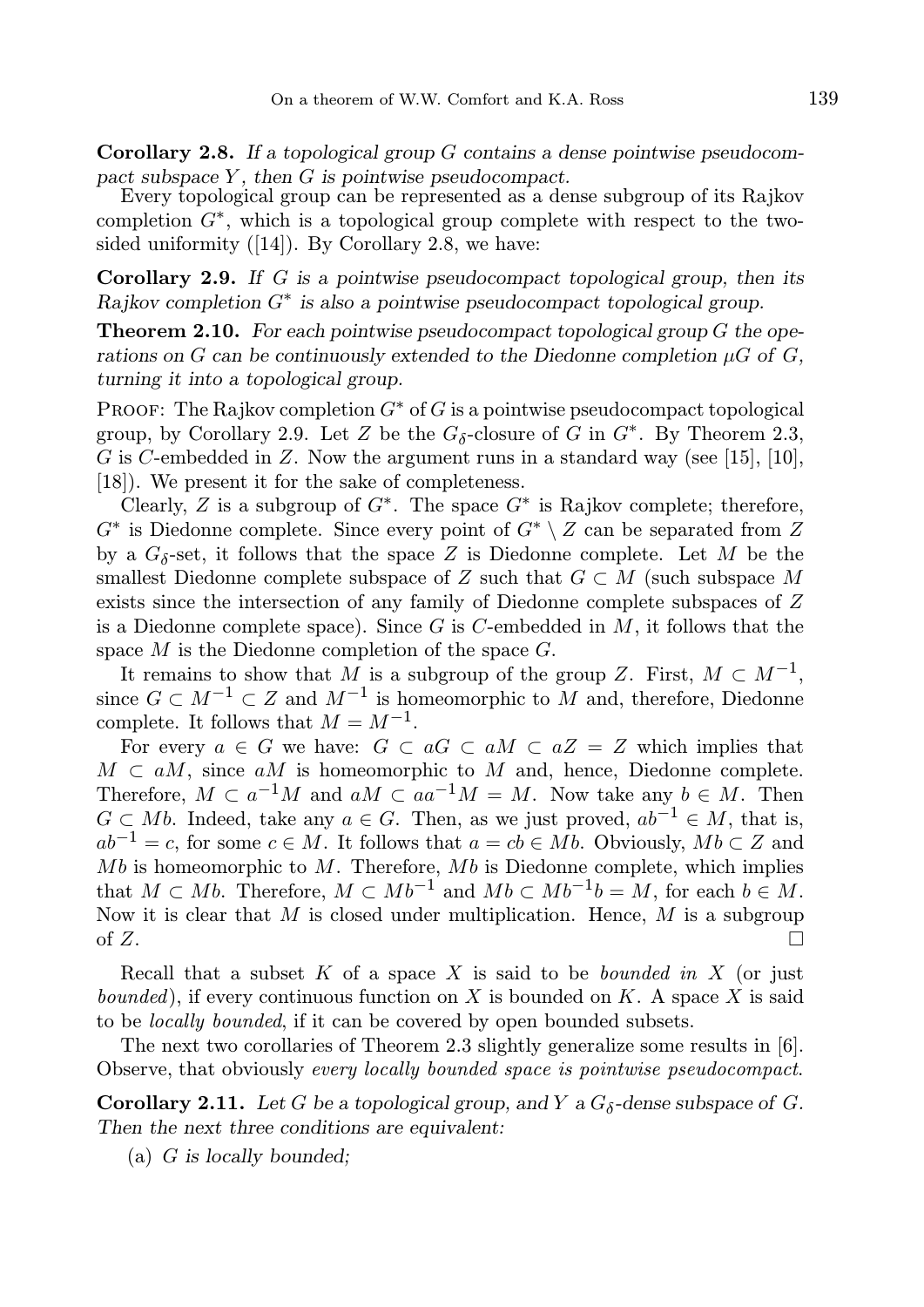- (b) Y is locally bounded;
- (c) there exists a non-empty subset  $W$  of  $Y$  which is open in  $Y$  and bounded in G.

Moreover, if at least one of the conditions  $(a)$ – $(c)$  is satisfied, then Y is Cembedded in G.

**PROOF:** Clearly, (b) implies (c). Since Y is dense in  $G$ , (a) implies (c). Let us show that (c) implies (a). Take any non-empty open subset  $V$  of  $Y$  such that  $V$  is bounded in G. Then  $\overline{V}$  is bounded in G (where the closure is taken in G). Since Y is dense in G,  $\overline{V}$  contains a non-empty open subset U of G. Obviously, U is bounded in  $G$ . Since  $G$  is a topologically homogeneous, it follows that the space G is locally bounded. Notice that we have not used  $G_{\delta}$ -denseness of Y in G so far. We are going to use it now to show that (a) implies (b).

Indeed, every locally bounded space is pointwise pseudocompact. Therefore, given (a), Y is C-embedded in G by Theorem 2.3. Now take any  $y \in Y$ . Since G is locally bounded, there exists an open neighbourhood  $U$  of  $y$  in  $G$  such that U is bounded in G. Then  $V = U \cap Y$  is a non-empty open subset of Y bounded in G. Since Y is C-embedded in G, it follows that V is bounded in Y.

The last assertion in Corollary 2.11 follows from Theorem 2.3, as we just saw it in the last portion of the argument above.  $\Box$ 

Corollary 2.11 is closely related to the next result of Comfort and Trigos-Arrieta  $([6])$ :

**Proposition 2.12.** Let G be a topological group and Y a dense subgroup of G. Then the next assertions are equivalent:

- (a) Y is locally bounded;
- (b) G is locally bounded, and Y is  $G_{\delta}$ -dense in G.

PROOF: By Corollary 2.11, (b) implies (a). Assume that  $Y$  is locally bounded. Then, as it was shown in the proof of Corollary 2.11, G is locally bounded. Now take any non-empty open subset  $V$  of the space  $Y$  such that  $V$  is bounded in  $Y$ . Let Z be the  $G_{\delta}$ -closure of Y in G. Since Y is a subgroup of G, it follows that Z is a subgroup of G. Since V is bounded in Y, the closure  $\overline{V}$  of V in G is contained in Z, by the standard reasoning. But  $\overline{V}$  contains a non-empty open subset of G, since  $G$  is regular and  $Y$  is dense in  $G$ . Therefore,  $Z$  contains a non-empty open subset of G. It follows (see [13], [14]) that Z is an open subgroup of G. This implies that Z is closed in G ([13], [14]). Since Z contains Y, Z is dense in G. Hence  $Z = G$ .

Every Rajkov complete locally bounded topological group is locally compact, since the closure of any bounded subset in a Diedonne complete space is compact ([7]). This observation, combined with the assertions 2.11 and 2.12, brings us to the following conclusion: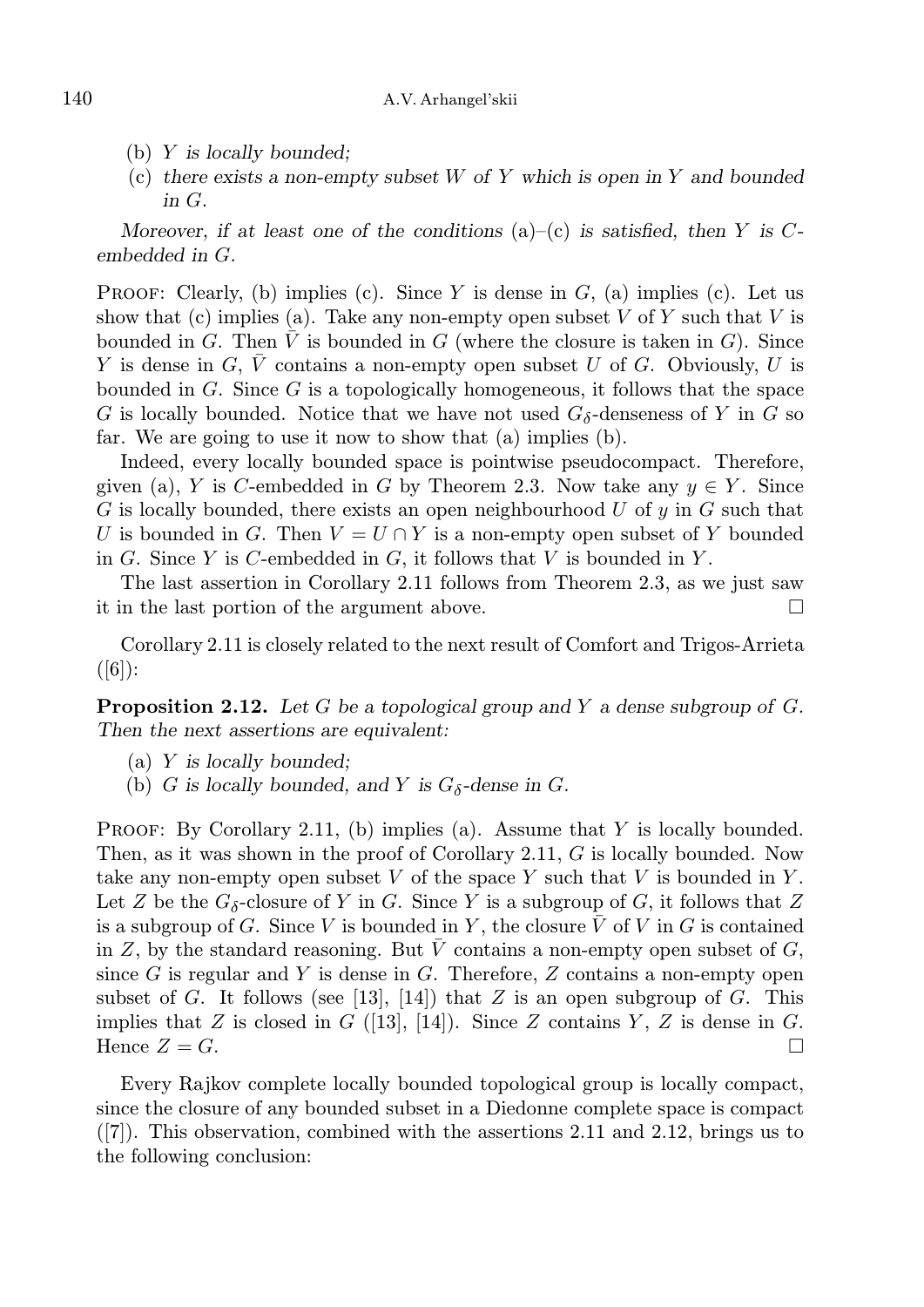**Corollary 2.13** ([6]). For every locally bounded topological group G the Rajkov completion of G is a locally compact group in which G is C-embedded, and therefore,  $G_{\delta}$ -dense.

# §3. Pointwise canonical weak pseudocompactness, Moscow spaces, and C-embeddings

Now we are going to introduce certain very weak forms of pointwise pseudocompactness, which will allow us to extend considerably the results obtained so far. Lemma 1.1 remains one of the main tools in our argument. However, some other technical results and notions play an important role as well.

Recall that a subset U of a space X is said to be a canonical open subset of X if  $U$  is the interior of its closure.

Let us call a point  $a$  of a space  $X$  a point of canonical weak pseudocompactness, if the following condition is satisfied:

(cwp) for each canonical open subset U of X such that  $a \in \overline{U}$  there exists a sequence  $\{(A)_n : n \in \omega\}$  of subsets of U such that  $a \in (A)_n$ , for each  $n \in \omega$ , and for each indexed family  $\eta = \{O_n : n \in \omega\}$  of open subsets of X, satisfying the condition  $O_n \cap A_n \neq \emptyset$ , the family  $\eta$  has an accumulation point in X.

If in the above condition (cwp) we drop the assumption that the open subset U is canonical, we obtain condition (wp); if a point of X satisfies this condition, we say that x is a point of weak pseudocompactnes of X. The condition  $wp)$ is, formally, slightly stronger than the condition (cwp); therefore, every point of weak pseudocompactness is also a point of canonical weak pseudocompactness.

Clearly, every pseudocompactness point of a space  $X$  is also a point of weak pseudocompactnes of X. On the other hand, if X is (canonically) weakly Frechet-Urysohn at a point  $a \in X$  (that is, if  $a \in U$ , where U is a (canonical) open subset of  $G$ , implies that some sequence of points of  $U$  converges to  $a$ ), then, obviously, a is also a point of (canonical) weak pseudocompactness of X.

Let us call a space  $X$  pointwise (canonically) weakly pseudocompact, if each point of X is a point of (canonical) weak pseudocompactness. All Frechet-Urysohn spaces, and all pointwise pseudocompact spaces, are pointwise weakly pseudocompact.

A space X is called a *Moscow space* ([2]), if for each open set U, the closure of U is the union of a family of  $G_{\delta}$ -subsets of X (which can always be chosen to be closed). Of course, in this definition,  $U$  can be assumed to be a canonical open set.

The concept of a Moscow space is vital for C-embeddings; this was demonstrated in [17], [2], [18]; we will also see it shortly.

**Theorem 3.1.** If a topological group  $G$  is pointwise canonically weakly pseudocompact, then G is a Moscow space.

**PROOF:** Let  $U$  be a canonical open subset of  $G$ . Clearly, it is enough to show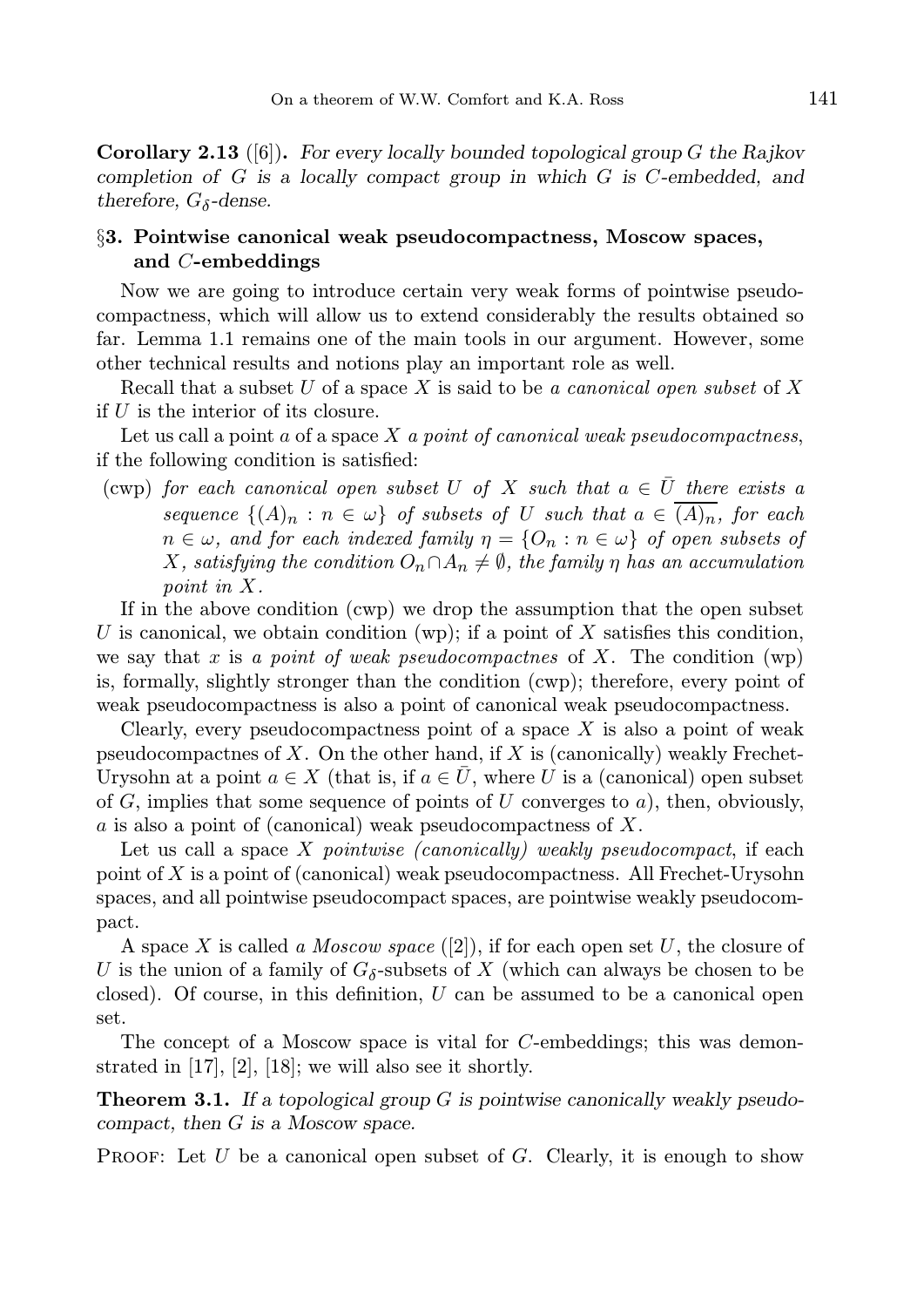that if  $e \in \overline{U}$ , then there exists a (closed)  $G_{\delta}$ -subset P of G such that  $e \in P \subset \overline{U}$ . So let us assume that  $e \in \overline{U}$ .

Fix subsets  $(A)_n$  of U such as in the condition (cpw) (where  $a = e$ ).

Now, let us define a sequence  $\{V_n : n \in \omega\}$  of open neighbourhoods of e, and a sequence  $\{a_n : n \in \omega\}$  of points in U such that  $a_n \in (A)_n$  (the construction is very similar to the one in the proof of Proposition 1.2). First, choose  $a_0$  to be any point of  $(A)_0$ , and let  $V_0$  be an open neighbourhood of e such that  $a_0V_0 \subset U$ .

Assume now that an open neighbourhood  $V_k$  of e is already defined, for some  $k \in \omega$ . Then we let  $a_{k+1}$  to be any point of  $(A)_{k+1} \cap V_k$ . Now let  $V_{k+1}$  be any symmetric open neighbourhood of e such that  $V_{k+1}^2 \subset V_k$  and  $a_{k+1}V_{k+1} \subset U$ . The recursive definition is complete.

By condition (cpw), the indexed family  $\eta = \{a_n V_{n+1} : n \in \omega\}$  has a point of accumulation in G.

It follows that all conditions of Lemma 1.1 are satisfied.

Therefore, for the set  $P = \bigcap \{V_n : n \in \omega\}$  we have:

$$
e \in P \subset \overline{\cup \{a_n V_n : n \in \omega\}} \subset \overline{U}.
$$

Since P is a (closed)  $G_{\delta}$ -set, the proof is complete.

The next result essentially belongs to M.G. Tkachenko [17]. He formulated a weaker version of it, but all what one needs to generalize it to Moscow spaces is the notion of a Moscow space. V.V. Uspenskij formulated this generalization in [18].

**Proposition 3.2.** If Y is a  $G_{\delta}$ -dense subspace of a Moscow space X, then Y is C-embedded in X.

**PROOF:** Assume that Y is not C-embedded in X. Then, as it is easy to see, there are open subsets  $V_1$  and  $V_2$  of Y such that their closures in Y are disjoint, while the intersection of the closures of  $V_1$  and  $V_2$  in X is not empty. Fix a point x in  $V_1 \cap V_2$ , and let  $U_i$  be the interior of the closure of  $V_i$  in  $X, i = 1, 2$ . Obviously,  $V_i \subset U_i$ ; therefore,  $U_i$  is not empty.

Since X is a Moscow space, we can find  $G_{\delta}$ -sets  $P_i$  in X such that  $x \in P_i \subset U_i$ ,  $i = 1, 2$ . Then  $P = P_1 \cap P_2$  is a  $G_{\delta}$ -subset of X and  $x \in P$ ; therefore,  $P \cap Y$  is not empty. Clearly, every point of  $P \cap Y$  belongs to the intersection of closures of the sets  $V_1$  and  $V_2$  in Y, which is impossible, since this intersection is empty, by the choice of  $V_1$  and  $V_2$ .

**Theorem 3.3.** Let G be a pointwise canonically weakly pseudocompact topological group, and Y a dense subspace of  $G$ . Then Y is C-embedded in the  $G_{\delta}$ -closure of Y in G, and therefore, such a subspace Y is C-embedded in G if and only if Y is  $G_{\delta}$ -dense in G.

Proof: Since every dense subspace of a Moscow space is, obviously, a Moscow space, it remains to apply Theorem 3.1 and Proposition 3.2. The last assertion in Theorem 3.3 follows from the first and observation  $(H)$ .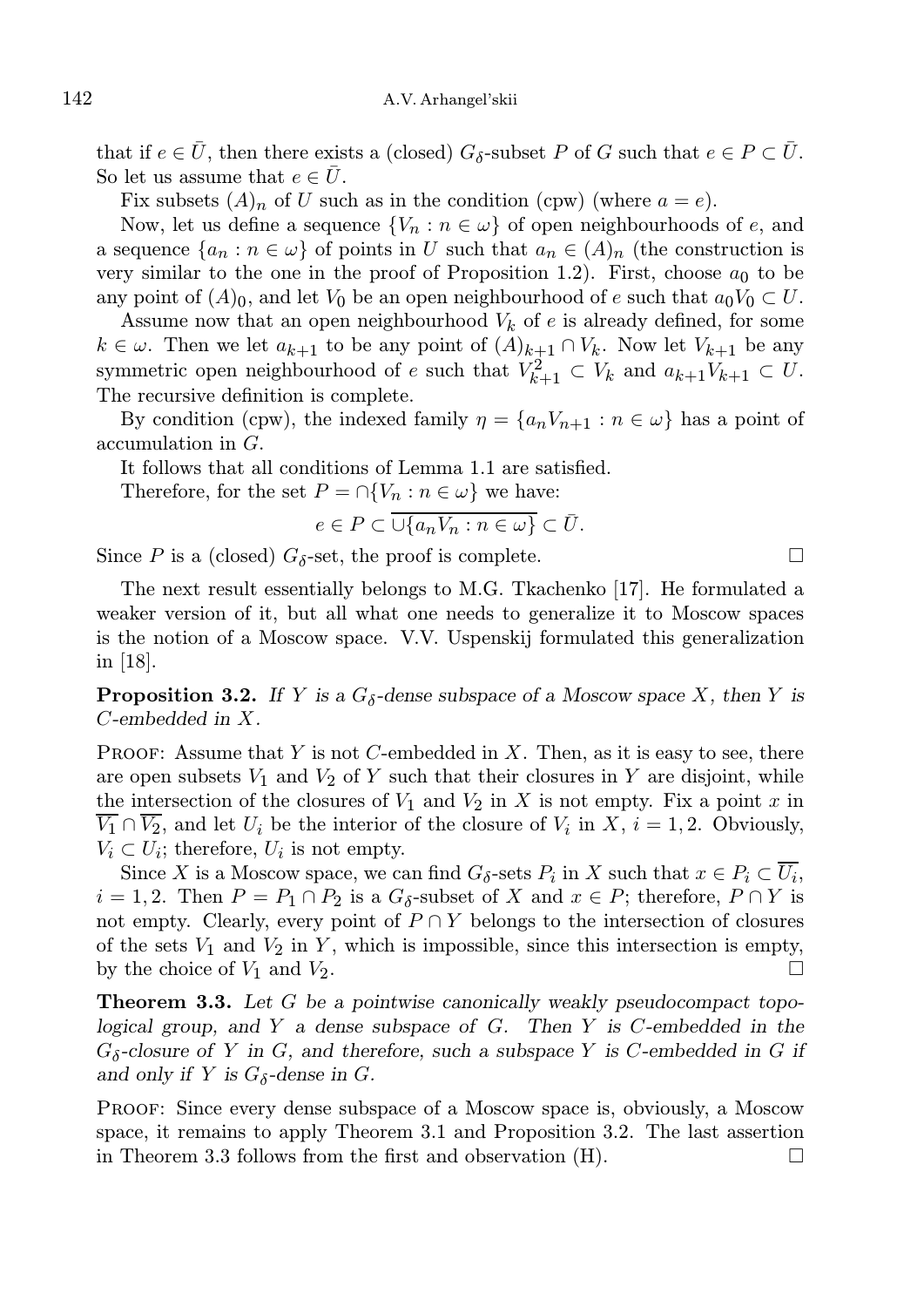A point a of X will be called a *(canonical)* o-*point of X*, if for each *(canonical)* open subset U of X such that  $a \in \bar{U}$ , there exists a set  $K \subset X$ , bounded in X, such that  $a \in \overline{U \cap K}$ . Notice that every subset of a bounded set is bounded, therefore, in the above definition,  $K$  may be assumed to be a subset of  $U$ . A space  $X$  will be called a (*canonical*) o-space, if each point of X is a (*canonical*) o-point.

It is well known, and easily verified, that a set  $A \subset X$  is bounded in X if and only if whenever  $\eta = \{U_n : n \in \omega\}$  is a sequence of open sets in X such that  $U_n \cap A$  is not empty, for each  $n \in \omega$ , there exists a point of accumulation of  $\eta$ in  $X$ . Now the next assertion is obvious:

**Proposition 3.4.** Each (canonical) o-point of a space X is a point of (canonical) weak pseudocompactness. Thus, every (canonical) o-space is pointwise (canonically) weakly pseudocompact.

Therefore, the next result is an immediate corollary of Theorem 3.3 and Proposition 3.4:

**Corollary 3.5.** If a topological group  $G$  is a canonical o-space, then every dense subspace Y of G is C-embedded in its  $G_{\delta}$ -closure in G, and therefore, such Y is C-embedded in G if and only if it is  $G_{\delta}$ -dense in G.

A space X will be called a *(canonical)*  $ok_1$ -space, if for each *(canonical)* open subset U of X and each  $a \in \overline{U}$ , there exists a compact subset F of X such that  $x \in \overline{U \cap F}$ . Notice, that every (canonical)  $ok_1$ -space, and therefore every  $k_1$ -space, is a (canonical) o-space; hence, Corollary 3.5 is applicable to such spaces.

### §4. Canonical uniform tightness and zip-spaces

If in the preceding sections the starting point was the approach of Comfort and Ross to C-embeddings in topological groups, in this last section of the paper we develop an approach of M.G. Tkachenko and V.V. Uspenskij to the same topic. In particular, we introduce a new notion of canonical uniform tightness of a topological group, which considerably simplifies proofs of some known results and allows to obtain new results.

Since the natural environment for the techniques we are going to introduce includes not only topological groups but some more general topologo-algebraic objects as well, we first recall some definitions.

A semitopological group G is a group with a topology on it such that the multiplication mapping  $G \times G \to G$  is separately continuous.

A paratopological group G is a group with a topology on it such that the multiplication mapping  $G \times G \to G$  is jointly continuous.

According to our general agreement, semitopological groups and paratopological groups considered in this paper are assumed to be Tychonoff.

Let G be a semitopological group, and U a subset of it. A subset F of U will be called a deep subset of U if there exists an open neighbourhood V of the neutral element e of G such that  $FV \subset U$ .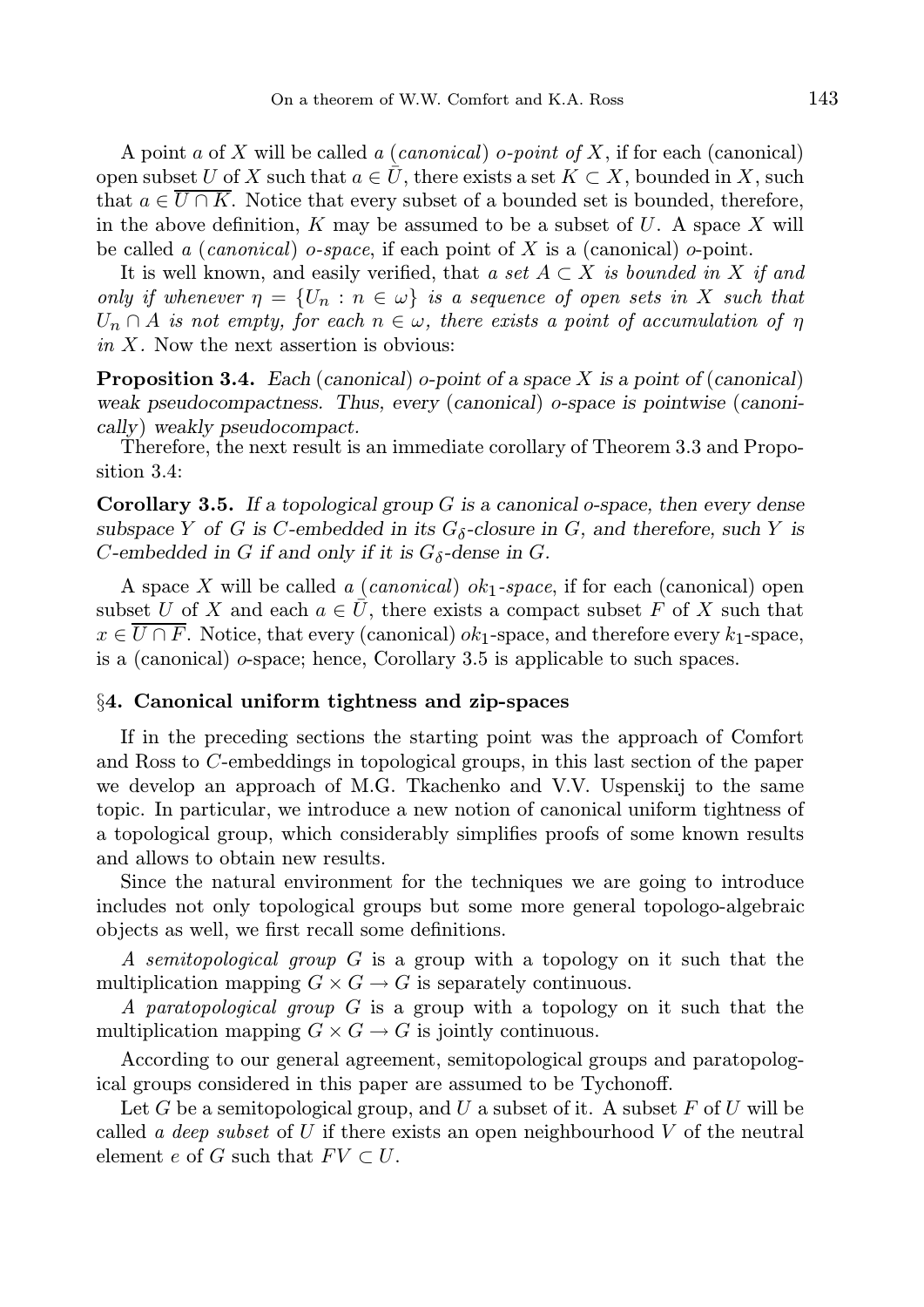### 144 A.V. Arhangel'skii

Let  $\tau$  be a cardinal number. An element a of a semitopological group G is uniformly  $\tau$ -accessible from a subset U of G if there exists a family  $\gamma$  of deep subsets of U such that  $|\gamma| \leq \tau$  and  $a \in \overline{\cup \gamma}$ . Clearly, if U is open, then every point of U is uniformly  $\tau$ -accessible from U for each positive cardinal  $\tau$ .

Now we can formulate our second key lemma, even more transparent and easy to prove than the first one.

**Lemma 4.1.** Let G be a semitopological group, U a subset of G, and a an element of G which is uniformly  $\omega$ -accessible from U. Then there exists a (closed)  $G_{\delta}$ -subset P of G such that  $a \in P \subset \overline{U}$ .

PROOF: Without loss of generality, we may assume that  $a = e$ . Fix a countable family  $\gamma$  of deep subsets of U such that  $e \in \overline{\cup \gamma}$ . For each  $F \in \gamma$  choose an open neighbourhood  $V_F$  of e such that  $F V_F \subset U$ . Now let  $P = \bigcap \{V_F : F \in \gamma\}$ . Clearly, P is a  $G_{\delta}$ -set,  $e \in P$ , and from  $e \in \overline{\cup \gamma}$  we obtain:

$$
P = eP \subset \overline{\cup \{FP : F \in \gamma\}} \subset \overline{\cup \{FV_F : F \in \gamma\}} \subset \overline{U}.
$$

To properly identify the class of semitopological groups, to which Lemma 4.1 is applicable, we introduce the following definitions. Let  $\tau$  be an infinite cardinal number, and G a semitopological group. Let us say that *(canonical) uniform* tightness of G does not exceed  $\tau$  (notation:  $ut(G) \leq \tau (ut_c(G) \leq \tau)$ ) if for each (canonical) open subset U of G and each point  $a$  in the closure of U, the point a is uniformly  $\tau$ -accessible from U. Of course, the uniform tightness  $ut(G)$ (the canonical uniform tightness  $ut_c(G)$ ) of a topological group G is then defined as the smallest infinite cardinal number  $\tau$  such that  $ut(G) \leq \tau (ut_c(G) \leq \tau)$ . Notice that these invariants are defined only for semitopological groups (though the definitions can be naturally extended to uniform spaces).

**Theorem 4.2.** If the canonical uniform tightness of a topological group  $G$  is countable, then G is a Moscow space.

PROOF: This is an immediate corollary of Lemma 4.1.  $\Box$ 

**Theorem 4.3.** If the canonical uniform tightness of a semitopological group  $G$ is countable, and Y is a dense subspace of G, then Y is C-embedded in the  $G_{\delta}$ closure of Y in G. In particular, if Y is  $G_{\delta}$ -dense in G, then Y is C-embedded in G.

Proof: Since every dense subspace of a Moscow space is, obviously, a Moscow space, the assertion follows from Proposition 3.2 and Theorem 4.2.  $\Box$ 

Let us now list a few classes of semitopological groups which are contained in the class of groups of countable uniform tightness.

The next result can be viewed as an improvement of Theorem 3.1.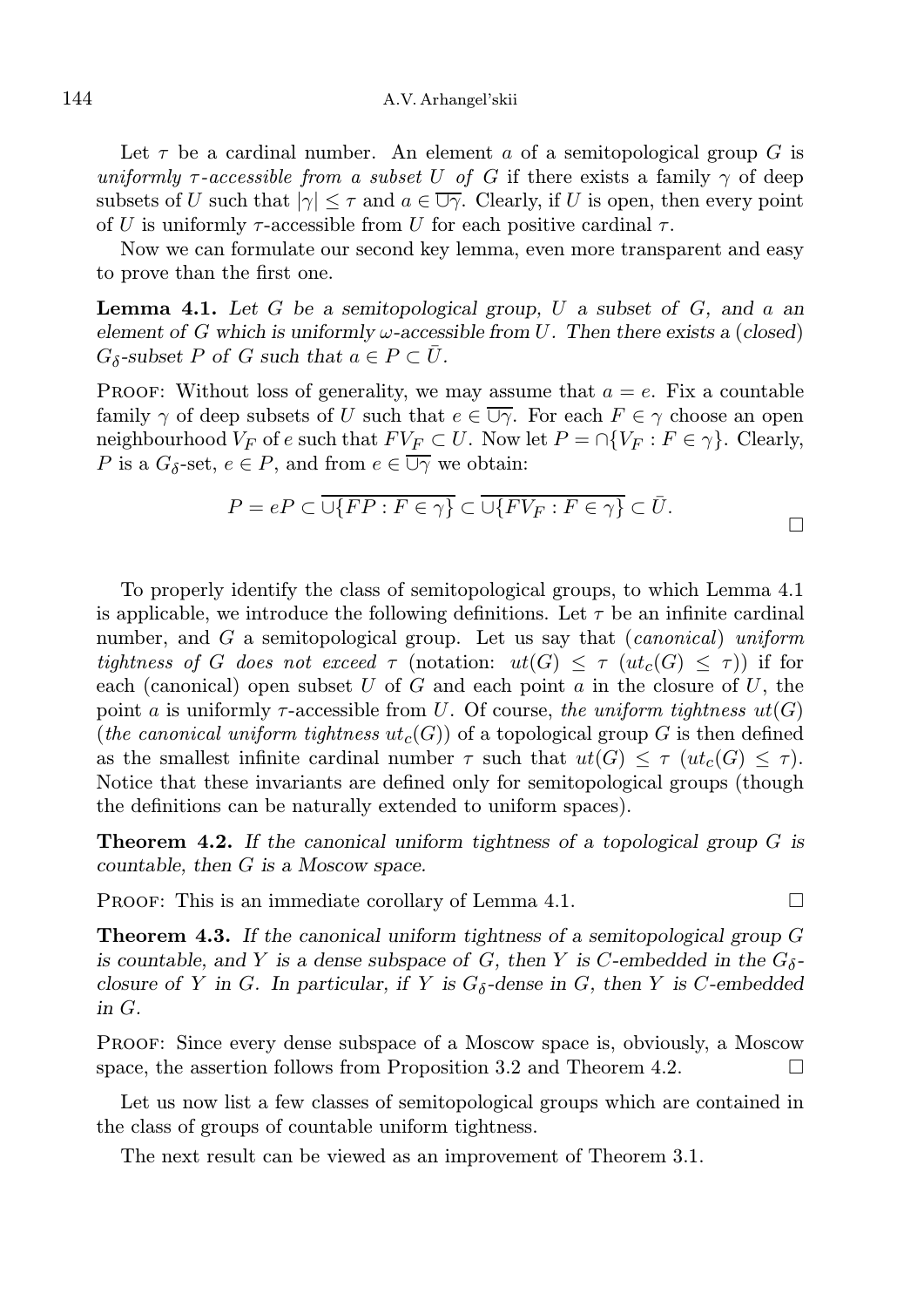Theorem 4.4. Every pointwise (canonically) weakly pseudocompact topological group has countable (canonical) uniform tightness.

PROOF: We just repeat the proof of Theorem 3.1, making only the following change: choosing  $V_i$ , we now require that  $a_i V_i^2 \subset U$ . Then

$$
e \in \overline{\cup \{a_n V_n : n \in \omega\}},
$$

where each  $a_nV_n$  is a deep subset of U. Therefore,  $ut(G) \leq \omega$   $ut_c(G) \leq \omega$ .

A subset A of a space X is said to be quasi-Lindelöf in X if for every family  $\eta$ of open subsets of X such that  $A \subset \bigcup \eta$  there exists a countable subfamily  $\gamma$  of  $\eta$ such that  $A \subset \overline{\cup \gamma}$ .

We will say that the *(canonical) zip-number* of a space X is countable (notation:  $zp(X) \leq \omega$  ( $zp_c(X) \leq \omega$ ) if for each (canonical) open set U and each point x in the closure of U there exists a subspace A of U such that A is quasi-Lindelöf in X and  $x \in \overline{A}$ . Now it is clear how to define (canonical) zip-number of arbitrary space X. We will denote it  $zp(X)$  (respectively,  $zp<sub>c</sub>(X)$ ). If  $zp(X) < \omega$  $(zp_c(X) \leq \omega)$ , we also say that X is a zip-space (a canonical zip-space). Notice that unlike uniform tightness, zip-number is defined for all topological spaces. However, we have:

**Theorem 4.5.** If G is a paratopological group such that the (canonical) zipnumber of the space G is countable, then the (canonical) uniform tightness of G is countable.

**PROOF:** Let U be a (canonical) open subset of G and  $b \in \overline{U}$ . Since  $zp(G) \leq \omega$ (since  $zp_c(G) \leq \omega$ ), there exists  $A \subset U$  such that A is quasi-Lindelöf in G and  $b \in \overline{A}$ . For each  $a \in A$  we can fix an open neighbourhood  $V_a$  of the neutral element e such that  $aV_a^2 \subset U$ . Then the family  $\eta = \{aV_a : a \in A\}$  covers A and consists of open sets. Therefore there exists a countable subfamily  $\gamma$  of  $\eta$  such that  $A \subset \overline{\cup \gamma}$ . Since  $b \in \overline{A}$ , it follows that  $b \in \overline{\cup \gamma}$ . It remains to notice that  $\gamma$  is countable and all elements of  $\gamma$  (and of  $\eta$ ) are deep subsets of U.

Now we list a few straightforward corollaries of Theorems 4.4, 4.2, and 4.3.

Corollary 4.6. If G is a paratopological group which is a canonical zip-space, then  $G$  is a Moscow space, and every dense subspace of  $G$  is  $C$ -embedded in its  $G_{\delta}$ -closure in  $G$ .

**Corollary 4.7.** If the Souslin number of a paratopological group  $G$  is countable, then the uniform tightness of  $G$  is countable and  $G$  is a Moscow space. Therefore, every dense subspace of G is C-embedded in its  $G_{\delta}$ -closure in G.

**Corollary 4.8.** If G is a paratopological group such that tightness of G is countable, then the uniform tightness of  $G$  is countable and  $G$  is a Moscow space. Therefore, every dense subspace of G is C-embedded in its  $G_{\delta}$ -closure in G.

In the case of topological groups the last parts of the assertions 4.7 and 4.8 are already known. Uspenskij [18] established (by a somewhat more involved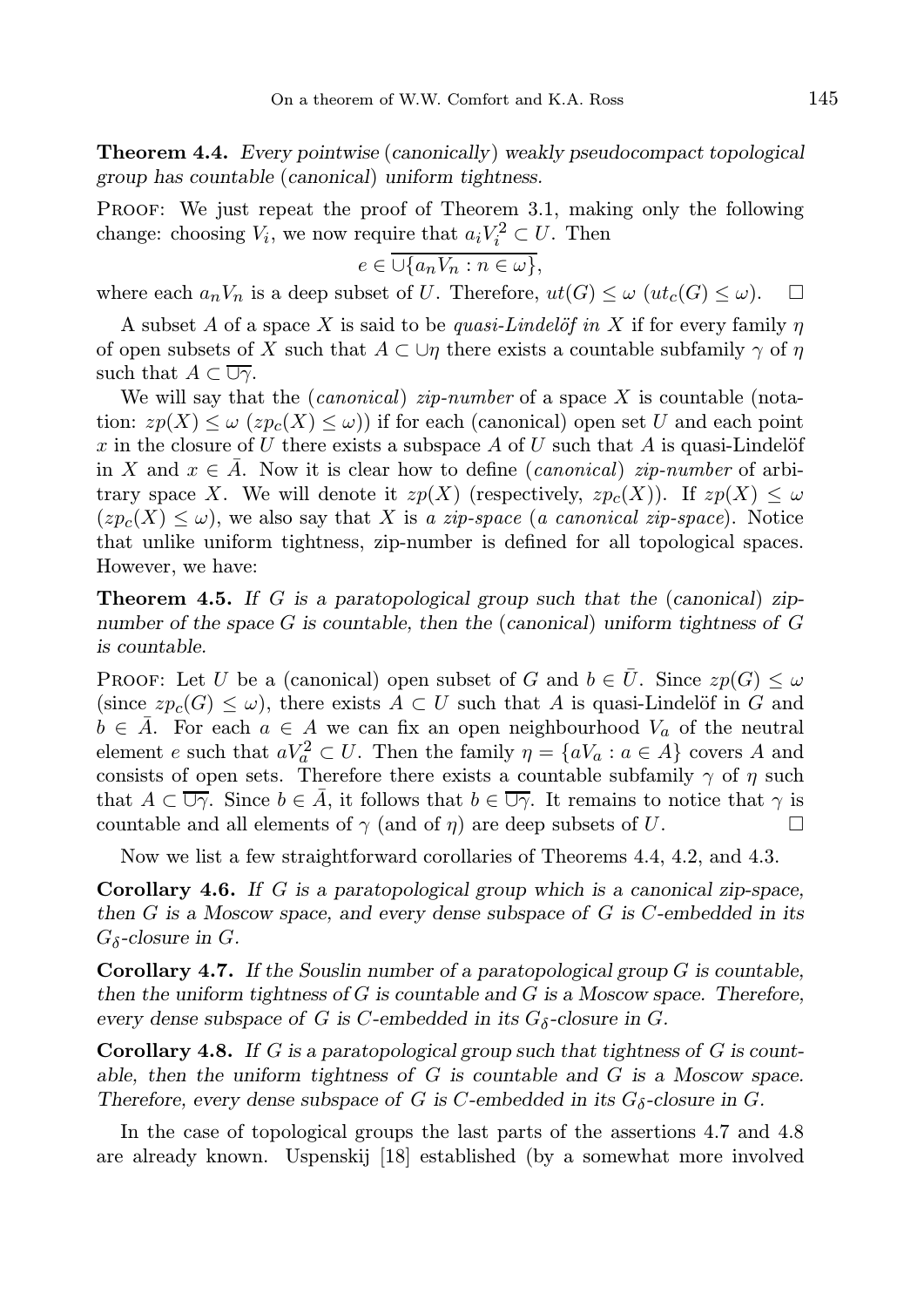argument) that if  $o$ -tightness of a topological group  $G$  is countable, then  $G$  is a Moscow space. Recall that, according to M.G. Tkachenko [17], o-tightness of a space X is countable (notation:  $\sigma(X) \leq \omega$ ) if for every family  $\gamma$  of open sets and each point x in the closure of  $\cup \gamma$  there exists a countable subfamily  $\eta$  of  $\gamma$ such that  $x \in \overline{\cup}$ . In fact, we can easily obtain this result of Uspenskij from Theorems 4.4 and 4.2. Indeed, we have:

**Theorem 4.9.** If o-tightness of a paratopological group  $G$  is countable, then the uniform tightness of G is also countable (general assertion:  $ut(G) \leq ot(G)$ , for every paratopological group G).

**PROOF:** Let U be an open subset of G, and  $a \in \overline{U}$ . Consider the family  $\eta$  of all deep open subsets of U. Clearly,  $U = \bigcup \eta$ , and therefore  $a \in \overline{\bigcup \eta}$ . Since  $ot(G) \leq \omega$ , it follows that there exists a countable subfamily  $\gamma$  of  $\eta$  such that  $x \in \overline{\cup \gamma}$ . Since all elements of  $\gamma$  are deep subsets of U, the proof is complete. I do not know the answer to the next question:

Question 1. Is uniform tightness equal to o-tightness for every topological group  $G$ ? For every paratopological group  $G$ ?

I conjecture that the answer is "no". Here is a simple but interesting fact:

**Theorem 4.10.** If G is an extremally disconnected semitopological group, then the canonical uniform tightness of G is countable.

**PROOF:** Let U be a canonical open subset of G and  $a \in \overline{U}$ . Since in an extremally disconnected space the closure of any open set is open, all canonical open subsets of G are closed. Therefore  $a \in U$ . Then there exists an open neighbourhood V of e such that  $aV \subset U$ . Thus, the set  $\{a\}$  is a deep subset of U, and  $\gamma = \{\{a\}\}\$ is the countable family of sets we are looking for.  $\Box$ 

It is known that if there exists an Ulam-measurable cardinal, then there exists an extremally disconnected topological group  $G$  such that the uniform tightness of  $G$  (and, therefore, the  $o$ -tightness of  $G$ ) is not countable.

**Theorem 4.11.** Let G be a semitopological group such that all  $G_{\delta}$ -subsets of  $G$  are open (the last condition means that  $G$  is a P-space). Then the canonical uniform tightness of  $G$  is countable if and only if  $G$  is extremally disconnected. Proof: By Theorem 4.10, the condition is sufficient. Now let us assume that the canonical uniform tightness of G is countable. Take any open subset U of  $G$ . By Theorem 4.2, G is a Moscow space. Therefore,  $\overline{U}$  is the union of a family  $\eta$  of  $G_{\delta}$ -subsets of G. Since G is a P-space, it follows that the set  $\bar{U}$  is open. Thus, the space G is extremally disconnected.  $\Box$ 

Notice that if X is a P-space, then the uniform tightness of X is countable if and only if X is discrete.

Question 2. Does there exist in  $ZFC$  an extremally disconnected topological group  $G$  which is a non-discrete  $P$ -space?

Here are some more special corollaries of Theorem 4.3 and 4.5.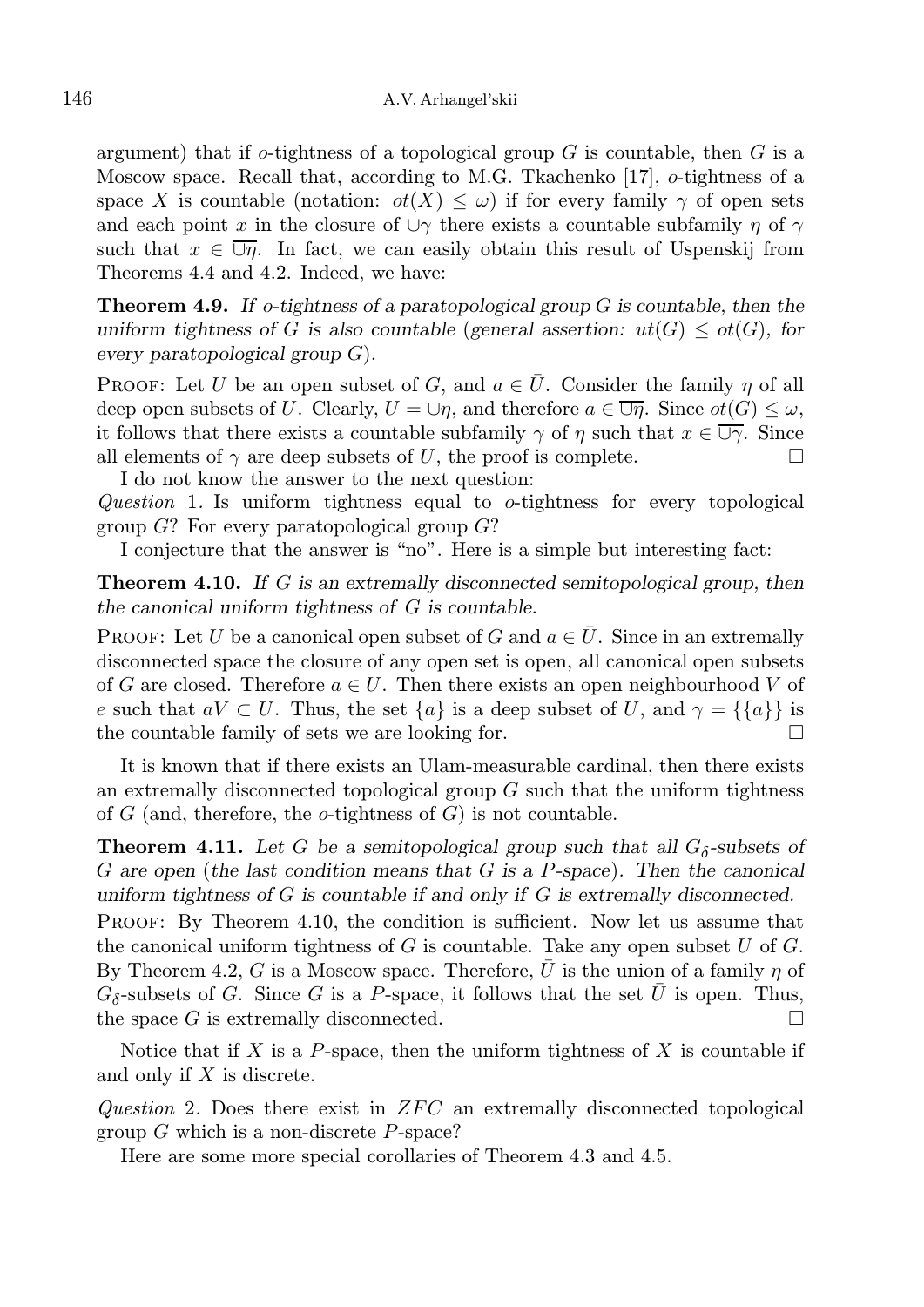**Corollary 4.12.** If G is a paratopological group such that  $ut_c(G) < \omega$ , (in particular, if  $G$  is a canonical zip-space), and  $Y$  is a dense Hewitt complete subspace of G, then the  $G_{\delta}$ -closure of Y in G coincides with Y. Therefore, if in addition Y is  $G_{\delta}$ -dense in G, then  $Y = G$ .

**Corollary 4.13.** If G is a topological group such that  $ut_c(G) \leq \omega$  (in particular, if G is a canonical zip-space), and the space  $G \setminus \{e\}$  is Hewitt complete, then G is submetrizable, that is, there exists a weaker metrizable topology on  $G$ ; therefore, G is a space with  $G_{\delta}$ -diagonal, every point in G is a  $G_{\delta}$ , and all compact subspaces of G are metrizable.

PROOF: It is enough to show that  $\{e\}$  is a  $G_{\delta}$ -set in  $G$ , since then  $G$ , being a topological group, is submetrizable (see [1]), and all compacta in  $G$  are metrizable.

Now, if  $\{e\}$  is not a  $G_{\delta}$ -set in  $G$ , then  $G \setminus \{e\}$  is  $G_{\delta}$ -dense in  $G$ , and therefore, by Corollary 4.12,  $G \setminus \{e\} = G$ , a contradiction.

Let us call a space  $Y \omega$ -normal, if every two countable disjoint closed subsets of Y can be separated by a continuous function on Y. Clearly, each normal space is  $\omega$ -normal.

**Theorem 4.14.** If G is a Frechet-Urysohn paratopological group, and Y a dense  $\omega$ -normal subspace of G, then the  $G_{\delta}$ -closure of Y in G coincides with Y. Therefore, if in addition Y is  $G_{\delta}$ -dense in G, then  $Y = G$ .

PROOF: Indeed, assume that  $[Y]^\omega \setminus Y$  is not empty, and fix  $x \in [Y]^\omega \setminus Y$ . Since G is Frechet-Urysohn, there exists a sequence  $\{y_n : n \in \omega\}$  of points in Y converging to x. Put  $A = \{y_{2n} : n \in \omega\}$  and  $B = \{y_{2n+1} : n \in \omega\}$ . Clearly, we can assume that  $A$  and  $B$  are disjoint. Then, since  $A$  and  $B$  are closed in  $Y$ , there exists a continuous function f on Y such that  $f(y) = 1$ , for each  $y \in A$ , and  $f(y) = 0$ , for each  $y \in B$ . It is impossible to extend this function continuously to the point x. On the other hand,  $Y$  is  $C$ -embedded in  $G$ , by Corollary 4.6. This contradiction completes the proof.  $\Box$ 

**Corollary 4.15.** Let  $G$  be a sequential topological group such that the space  $G \setminus \{e\}$  is normal. Then all points in G are  $G_{\delta}$ 's, and G is submetrizable.

PROOF: We argue almost in the same way as in the proof of Theorem 4.14.  $\Box$ 

Corollary 4.15 implies that all hereditarily normal sequential topological groups are submetrizable.

The next corollary of the above results seems also to be of interest:

**Theorem 4.16.** Let G be a topological group which is a Frechet-Urysohn Lindelöf  $\Sigma$ -space. Then the next conditions are equivalent:

- (1)  $G \setminus \{e\}$  is normal;
- (2)  $G \setminus \{e\}$  is Hewitt complete;
- (3)  $G \setminus \{e\}$  is Lindelöf;
- (4) *e* is a  $G_{\delta}$ -point in *G*;
- (5) G is separable and metrizable.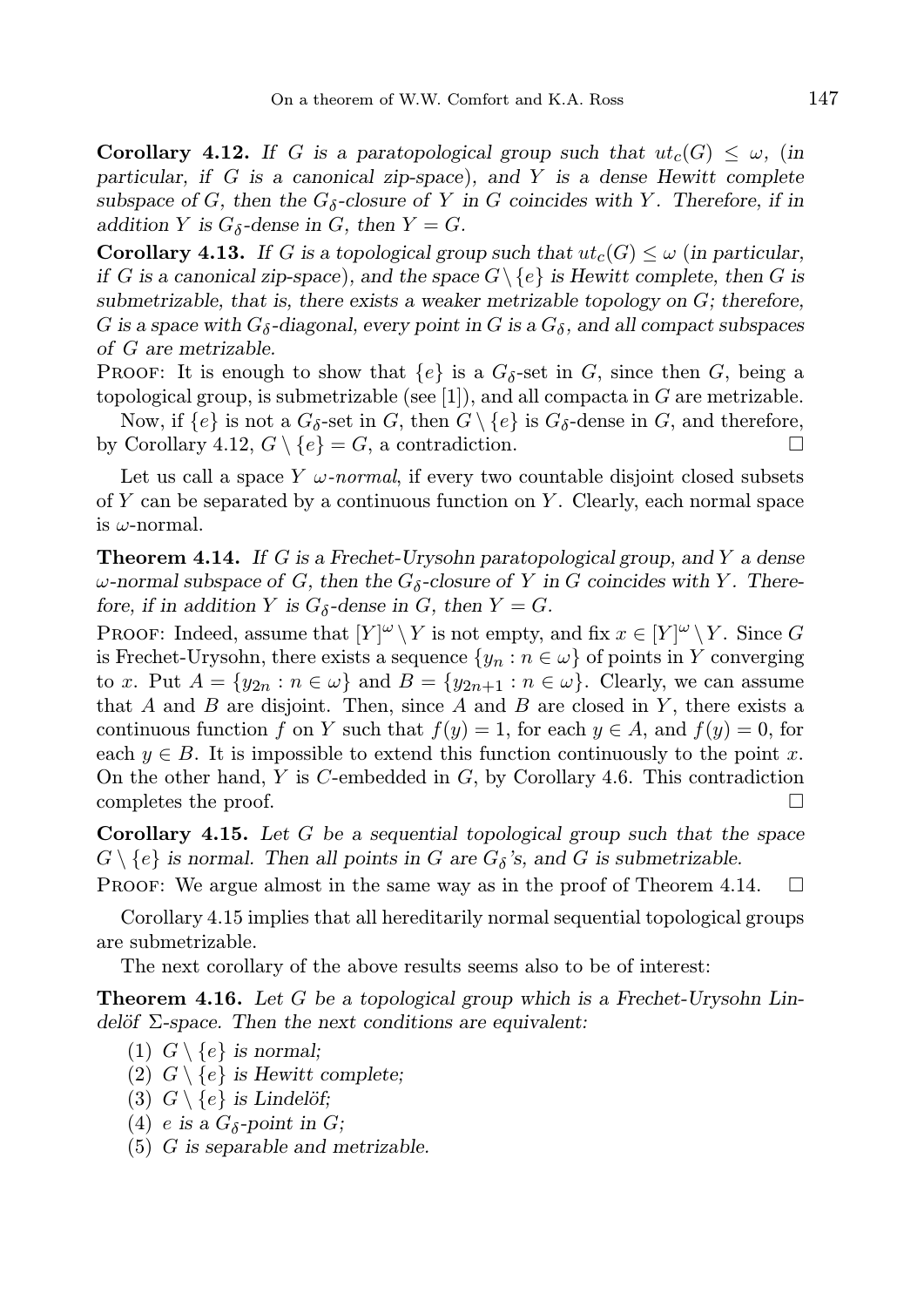Proof: It is enough to refer to Theorem 4.14 and Corollary 4.15, and also to the well known theorem that every submetrizable Lindelöf  $\Sigma$ -space is separable and metrizable (see [3]).

**Theorem 4.17.** If G is a topological group such that the Rajkov completion  $G^*$ of  $G$  is Frechet-Urysohn, and the space  $G$  is normal, then the space  $G$  is Diedonne complete.

PROOF: Since  $G^*$  is a complete uniform space, it follows that  $G^*$  is a Diedonne complete topological space ([7]). On the other hand, by Theorem 4.14, G is  $G_{\delta}$ closed in  $G^*$ , that is, each  $x \in G^* \setminus G$  is contained in a  $G_\delta$ -set P, such that  $P \cap G = \emptyset$ . This implies (see [3], [7]) that the space G is also Diedonne complete.  $\Box$ 

**Theorem 4.18.** Let H be a dense subgroup of a topological group  $G$ . Then the canonical uniform tightness of H is countable if and only if the canonical uniform tightness of G is countable.

PROOF: Notice first, that  $U$  is a canonical open subset of the space  $H$  if and only if there exists a canonical open subset  $U^*$  of G such that  $U = U^* \cap H$ . This is, actually, well known to be true in all spaces, only denseness of H in G matters.

Now fix U and  $U^*$  such as above, and let F be a deep subset of  $U^*$ . Then there exists an open neighbourhood  $V$  of the neutral element  $e$  in  $G$  such that  $FV^2 \subset U^*$ . Then FV is an open deep subset of  $U^*$ , and  $P = U \cap FV$  is, obviously, a deep (in  $H$ ) subset of U such that the closure of P in G contains the closure of F in G. From this it follows that  $ut_c(H) \leq ut_c(G)$ .

Now, with the same U and  $U^*$  in mind, take any deep (in H) subset B of U. Since  $U^*$  is a canonical open set,  $U^* \cap H = U$ , and H is dense in G, it follows that  $U^*$  is the maximal open subset of G contained in the closure of U in G. It is easy to derive from this that B is a deep (in G) subset of  $U^*$  as well. Therefore,  $ut_c(G) \leq ut_c(H)$ .

Corollary 4.19. The canonical uniform tightness of a topological group G coincides with the canonical uniform tightness of its Rajkov completion.

It follows from Theorem 4.10 and Corollary 4.19 that if G is an extremally disconnected topological group, then the canonical uniform tightness of the Rajkov completion of  $G$  is countable. But, actually, we can prove much more in this case.

**Proposition 4.20.** If X is a topologically homogeneous space and Y a dense extremally disconnected subspace of  $X$ , then  $X$  is also extremally disconnected. PROOF: If X is not extremally disconnected, then we can find two disjoint open sets U and V in X and a point  $b \in X$  such that  $b \in \overline{U} \cap V$ . Fix a point  $c \in Y$  and take a homeomorphism h of X onto X such that  $h(b) = c$ , and put  $U_Y = Y \cap h(U)$ ,  $V_Y = Y \cap h(V)$ . Then  $U_Y$  and  $V_Y$  are disjoint open subsets of Y such that c is in the intersection of the closures of  $U_Y$  and  $V_Y$  in Y. Therefore, the closure of  $U_Y$ in  $Y$  is not open, and the space  $Y$  is not extremally disconnected, a contradiction.  $\Box$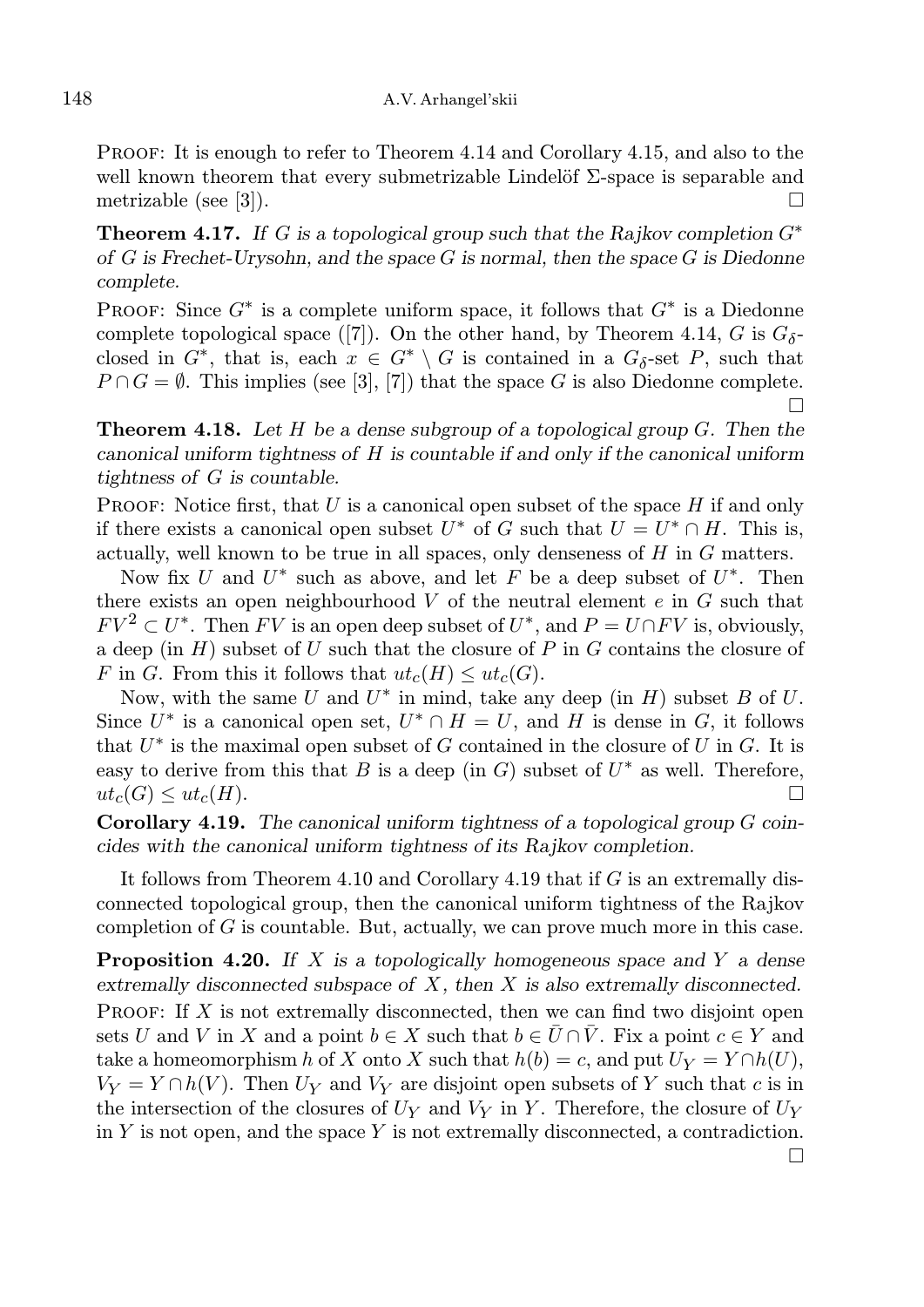From Proposition 4.20 we immediately obtain the next result:

**Theorem 4.21.** If G is an extremally disconnected topological group, then its Rajkov completion  $G^*$  is also an extremally disconnected topological group.

PROOF: Indeed, G is dense in  $G^*$ , and the space  $G^*$  is topologically homogeneous.  $\Box$ 

Here is an interesting corollary of Theorem 4.21, which I could not find in the literature:

Theorem 4.22. Every totally bounded extremally disconnected topological group G is discrete (and, therefore, finite).

PROOF: Indeed, the Rajkov completion  $G^*$  of G is a compact topological group, since G is totally bounded. From Theorem 4.21 it follows that  $G^*$  is extremally disconnected. Now, it is well known that a compact extremally disconnected topological group is finite (for example, since every infinite compact topological group contains a non-trivial convergent sequence, while an extremally disconnected space cannot contain such sequences (see [1], [7])).

 $\Box$ 

**Theorem 4.23.** Let  $G$  be a topological group of the countable canonical uniform tightness. Then the operations in G can be continuously extended to the Diedonne completion of the space  $G$ , making it into a topological group, containing  $G$  as a subgroup.

Proof: We argue as in the proof of Theorem 2.10, using as the starting point Theorem 4.3 and Corollary 4.19.

Notice, that a similar result for topological groups of countable  $o$ -tightness was obtained by V.V. Uspenskij in [18]. Because of Theorem 4.9, his result follows from Theorem 4.23. From Corollary 4.19, Proposition 4.20 and Theorem 4.23 we obtain the next curious corollary:

**Theorem 4.24.** If  $G$  is an extremally disconnected topological group, then the Diedonne completion of the space  $G$  is an extremally disconnected topologically homogeneous space (in fact, homeomorphic to a topological group).

Let us now present some relevant examples.

*Example* 4.25. There exists a topological group G such that G is a Lindelöf  $P$ space and the weight of G is exactly  $\omega_1$ . Obviously, we can define by a transfinite recursion a transfinite sequence  $\{U_{\alpha} : \alpha < \omega_1\}$  of disjoint non-empty open subsets of G converging to the neutral element  $e$  of G. Now take any two disjoint uncountable subsequences  $\eta$  and  $\xi$  of this sequence, and put  $U = \bigcup_{\eta} V = \bigcup_{\xi} V$ . Then U and V are disjoint open subset of G and  $e \in U \cap V$ . Therefore, the space G is not extremally disconnected. From Theorem 4.11 it follows that the canonical uniform tightness of  $G$  is uncountable. Thus, not for every Lindelöf topological group G the canonical uniform tightness of G is countable.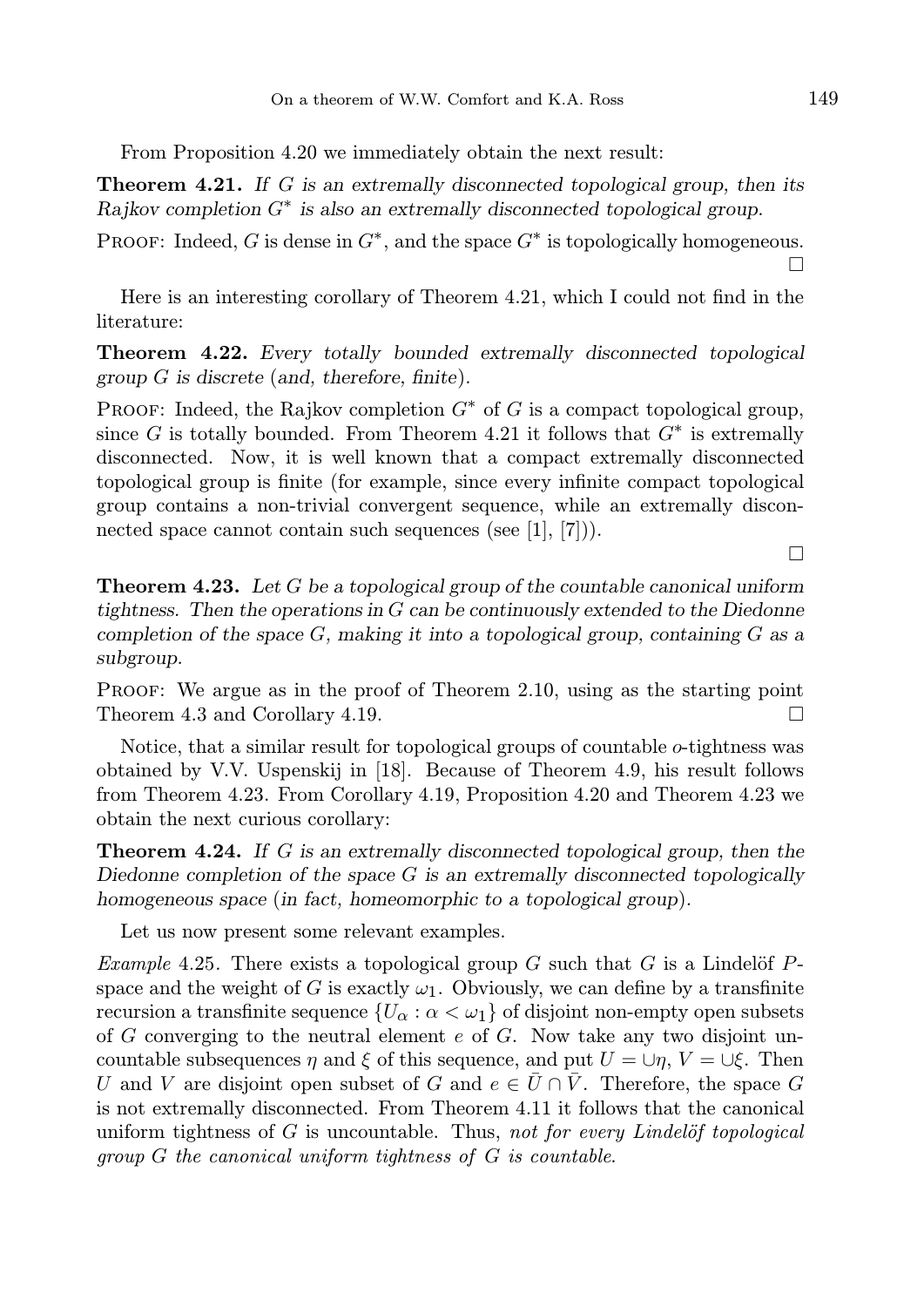*Example* 4.26. Let X be the Alexandroff one-point compactification of an uncountable discrete space  $Z$ . Notice that the pair  $Z$ ,  $X$  shows that a subspace may be  $G_{\delta}$ -dense in a compact Frechet-Urysohn space without being C-embedded in it (which, of course, is well known). This demonstrates that the assumption, that G is a topological group, is crucial for our main results.

Now let  $G = F(X)$  be the free topological group of Y, and Y the subspace of G, algebraically generated by Z. The set Z is  $G_{\delta}$ -dense in X, which implies that Y is  $G_{\delta}$ -dense in G (see [1]). The space G is sequential (see [1]), and the topological group G is Rajkov complete ([14]). It is known that G is not metrizable (see [1], [14]). Thus, G is a non-metrizable sequential Rajkov complete topological group.

Question 3. Is there in  $ZFC$  a non-metrizable, Frechet-Urysohn, Rajkov complete topological group? Is there in  $ZFC$  a countable, non-metrizable, Frechet-Urysohn, Rajkov complete topological group?

*Example* 4.27. Let D be the two-point discrete group, G the topological product of an uncountable family of copies of D, and Y the  $\Sigma$ -product subgroup of G. Then Y is  $G_{\delta}$ -dense in G, Y is normal, Frechet-Urysohn, and G is compact, and, therefore, G is a  $k_1$ -space. Nevertheless, Y and G do not coincide. Thus, Theorem 4.14 cannot be extended to the case when  $G$  is a  $k_1$ -space.

#### **REFERENCES**

- [1] Arhangel'skii A.V., Classes of topological groups, Russian Math. Surveys 36:3 (1981), 151-174.
- [2] Arhangel'skii A.V., Functional tightness, Q-spaces, and τ-embeddings, Comment. Math. Univ. Carolinae 24:1 (1983), 105–120.
- [3] Arhangel'skii A.V., Ponomarev V.I., Fundamentals of General Topology in Problems and Exercises, D. Reidel Publ. Co., Dordrecht-Boston, Mass., 1984.
- [4] Chigogidze A.C., On  $\kappa$ -metrizable spaces, Russian Math. Surveys 37 (1982), 209–210.
- [5] Comfort W.W., Ross K.A., Pseudocompactness and uniform continuity in topological groups, Pacific J. Math. 16:3 (1966), 483-496.
- [6] Comfort W.W., Trigos-Arrieta F.J., Locally pseudocompact topological groups, Topology Appl. 62:3 (1995), 263–280.
- [7] Engelking R., General Topology, PWN, Warszawa, 1977.
- [8] Glicksberg I., Stone-Cech compactifications of products, Trans. Amer. Math. Soc.  $90$  (1959), 369–382.
- [9] Hernandez S., Sanchis M.,  $G_{\delta}$ -open functionally bounded subsets in topological groups, Topology Appl. 53:3 (1993), 288–299.
- [10] Hernandez S., Sanchis M., Tkachenko M., Bounded sets in spaces and topological groups, preprint, 1997.
- [11] Hušek M., Productivity of properties of topological groups, Topology Appl. 44 (1992), 189– 196.
- [12] Michael E., A quintuple quotient quest, Gen. Topol. and Appl. 2:1 (1972), 91–138.
- [13] Pontryagin L.S., Continuous Groups, Princeton Univ. Press, Princeton, N.J., 1956.
- [14] Roelke W., Dierolf S., Uniform Structures on Topological Groups and their Quotients, McGraw-Hill, New York, 1981.
- [15] Tkachenko M.G., Subgroups, quotient groups, and products of R-factorizable groups, Topology Proc. 16 (1991), 201–231.